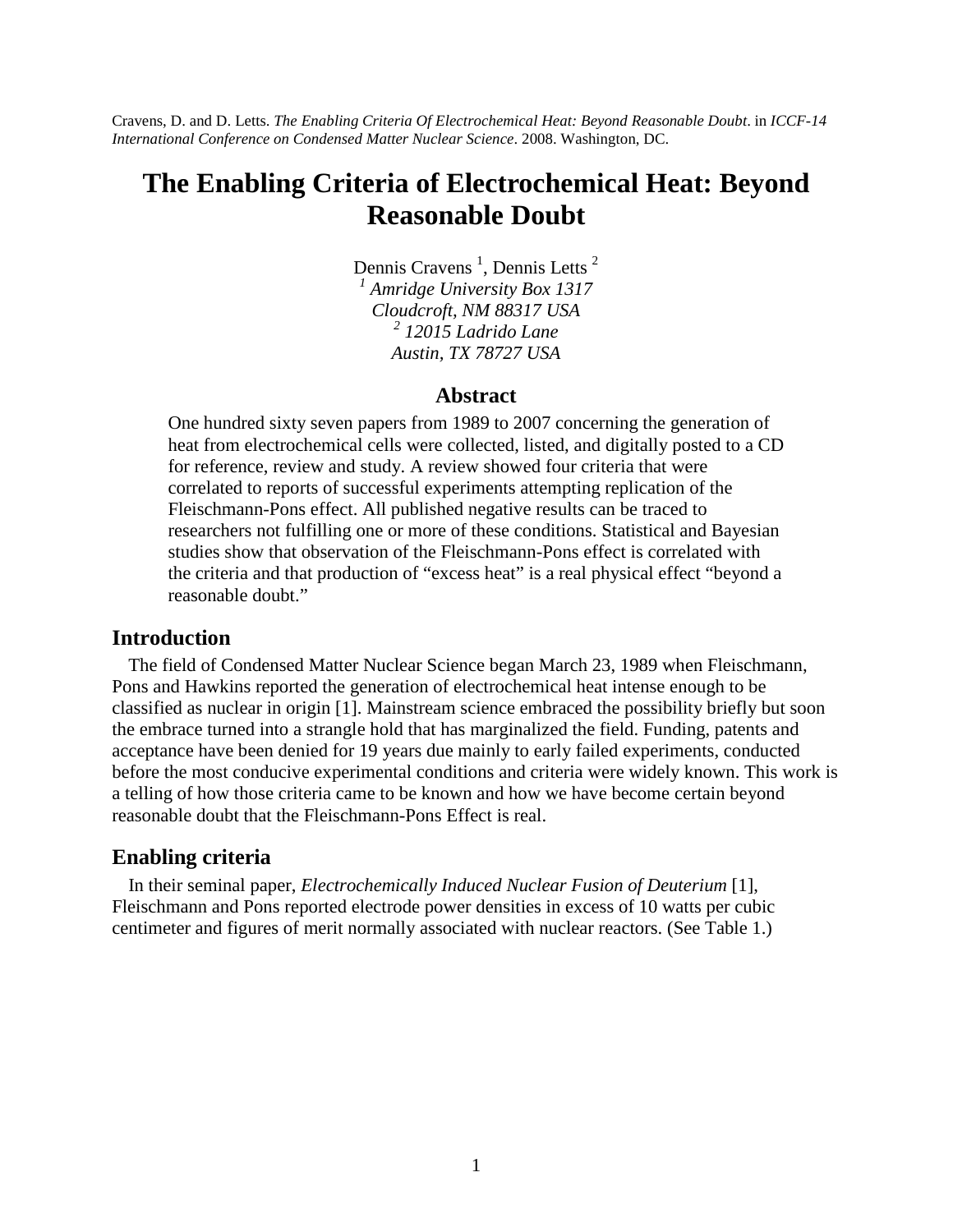**Table 1. From Ref. 1. The results shown here pushed the limits of credibility but the science community suspended its disbelief, owing mainly to the reputation of Martin Fleischmann.**

| Electrode | Dimensions              | Current density  | Excess rate of                     | Excess specific rate    |
|-----------|-------------------------|------------------|------------------------------------|-------------------------|
| Type      | /cm                     | /mA $cm^{-2}$    | heating /W                         | of heating /W $cm^{-3}$ |
| Rods      | $0.1 \times 10$         | 8                | 0.0075                             | 0.095                   |
|           |                         | 64               | 0.079                              | 1.01                    |
|           |                         | 512 <sup>a</sup> | $0.654$ <sup>a</sup>               | 8.33                    |
|           | $0.2 \times 10$         | 8                | 0.036                              | 0.115                   |
|           |                         | 64               | 0.493                              | 1.57                    |
|           |                         | 512 <sup>a</sup> | 3.02 <sup>a</sup>                  | 9.61                    |
|           | $0.4 \times 10$         | 8                | 0.153                              | 0.122                   |
|           |                         | 64               | 1.751                              | 1.39                    |
|           |                         | 512 <sup>a</sup> | 26.8 <sup>a</sup>                  | 21.4                    |
| Sheet     | $0.2 \times 8 \times 8$ | 0.8              | 0.153                              | $\boldsymbol{0}$        |
|           |                         | 1.2              | 1.751                              | 0.0021                  |
|           |                         | 1.6              | 26.8                               | 0.0061                  |
| Cube      | $1 \times 1 \times 1$   | 125<br>250       | <b>WARNING! IGNITION? See text</b> |                         |

Generation of excess enthalpy in Pd cathodes as a function of current density and electrode size

<sup>a</sup> Measured on electrodes of length 1.25 cm and rescaled to 10 cm.

The four enabling criteria found in most successful Fleischmann-Pons experiments were present in their first paper. Their presence is subtle but clear when viewed with the advantage of hindsight. We use the term "criteria" to indicate some condition believed to influence the probability of the desired result of observing excess heat. One should remember that these are used in a statistical sense and that correlation is not causation. That is, they seem to help enable a researcher trying to reproduce the effect. Exact operational definitions were used to evaluate the papers; however their exact forms are too lengthy for this paper. For example, the lowest current density used in any runs within each paper was used when multiple cells where reported. Also, terms like "care in selection" was given an arbitrary operational definition for evaluation of the criteria. In that case, the term depended not on what the material was but that the paper included a statement on its source and or purity. All decisions were reduced to Boolean logical 1 or 0. Here is the abbreviated description of the criteria that entered our statistical analysis.

Criterion 1 is deemed fulfilled when at least one of these conditions is met:

- 1. Cathode is likely or claimed to be loaded to at least 0.85 D/Pd
- 2. Cathode loading was slow and current density below 100 mA/cm<sup>2 (1)</sup>
- 3. Open cell voltage was measured during loading
- 4. Loading was done at or below  $15^{\circ}$ C<sup>(2)</sup>
- 5. Cathode resistance was monitored during loading

(1) As Storms points out, loading at a low current density does not necessarily lead to high loading or excess heat; however the authors have observed that there is a statistical correlation between loading at a low current density and excess heat (~ 55%).

(2) Loading the cathode at a low temperature does not necessarily lead to high loading or excess heat; however, the authors' combined experience in loading approximately 1,000 cathodes suggests that it is helpful in producing the excess heat effect. Other factors such as the nature of the palladium are likely to be more important than loading temperature but are difficult to measure in small laboratories.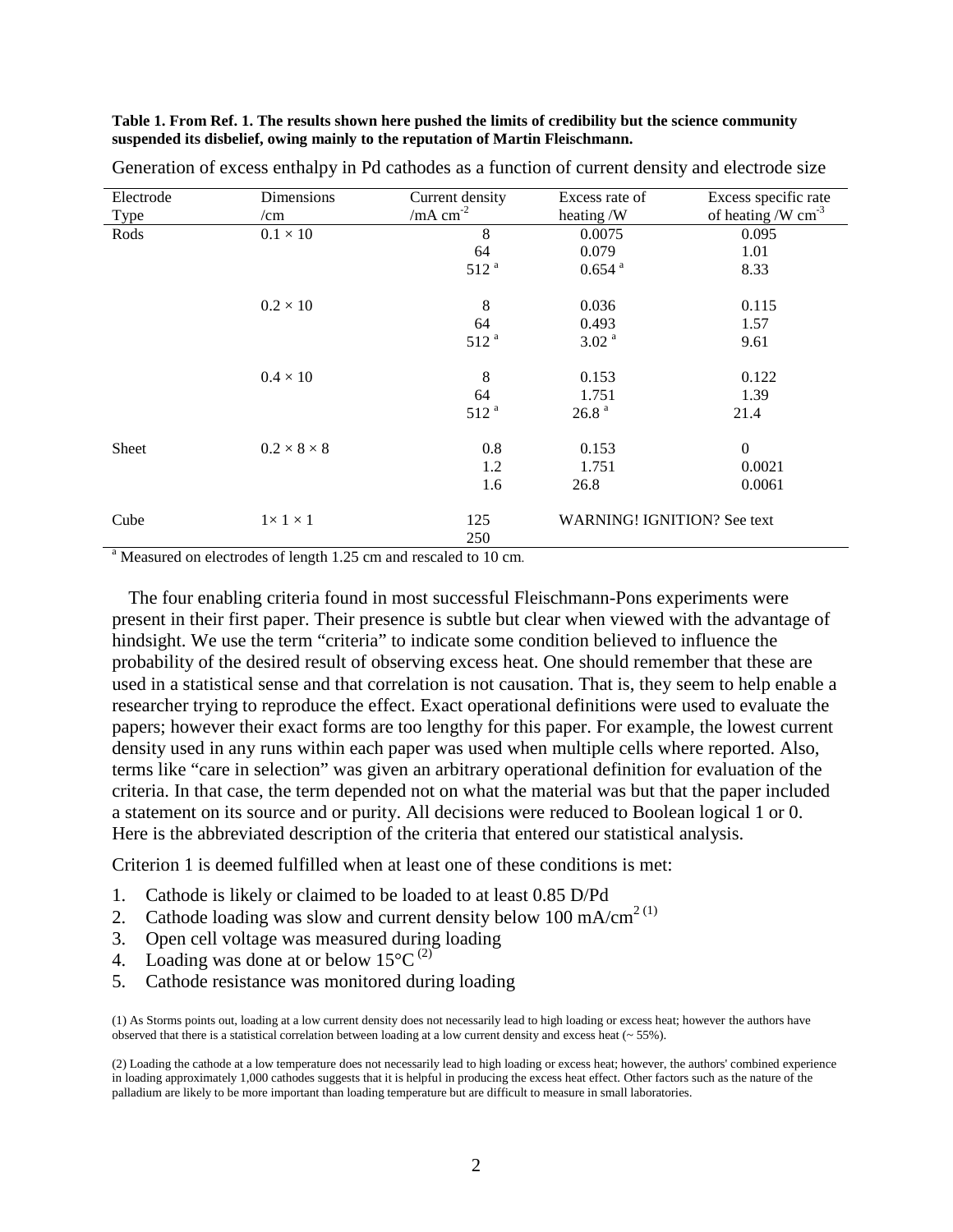Criterion 2 is deemed fulfilled when any of these conditions is met:

- 1. The source, preparation or purity of cathode is stated.
- 2. The purity, source or handling of the heavy water is stated.
- 3. The preparation or formulation of the electrolyte is stated.
- 4. The chemical procedures used were stated or documented.
- 5. Additives were used to poison recombination or to seal the cathode against D.

Criterion 3 is deemed fulfilled when at least one of these conditions is met:

- 1. The cell was operated at current density of at least  $200 \text{ mA/cm}^2$
- 2. Special current systems were used (for example, current pulses, hi-low loading)

Criterion 4 is deemed fulfilled when this condition is met:

1. Non-equilibrium conditions are applied to cathode (i.e. heat pulse, current pulse, lasers, magnets, RF, acoustic energy, superwaves)

**Criterion 1** was met in their seminal paper because Fleischmann and Pons loaded at a low current density and ran "long duration" experiments (page 304 of their paper [1]). This is now thought to produce a loading ratio sufficient to produce excess power in many cases (D/Pd >0.85). Also they state:" Electrode potentials were measured with respect to a Pd-D reference electrode charged to the  $\alpha$ - $\beta$ -phase equilibrium" which can be use to give a lower bound to their loading ratios.

**Criterion 2** was met because Lithium ions were present in the electrolyte and because of their clear statement: "0.1 M LiOD in 99.5%  $D_2O + 0.5% H_2O$  solutions."

**Criterion 3** was met because Fleischmann and Pons operated some cells at a current density of 512 mA/cm<sup>2</sup> which is above the 200 mA/cm<sup>2</sup> current density threshold.

**Criterion 4** was met because Fleischmann and Pons used calibration heaters that were periodically pulsed, providing non-equilibrium thermal conditions. Also the act of rapidly increasing the current density served to produce non-equilibrium conditions.

These four enabling criteria were not widely known in 1989 but their importance cannot be overstated. Every failed experiment in 1989 and 1990 was lacking in one or more of the criteria and it was the early failed experiments that isolated Condensed Matter Nuclear Science (CMNS) from mainstream science.

An early D-Pd replication attempt of the Fleischmann-Pons experiment was made by Armstrong et al published June 23, 1989 [2], exactly 3 months after the original publication of Fleischmann and Pons. The Armstrong experiment failed because it only met Criterion 2. A total of five replication attempts failed before Kainthla published a successful replication of the Fleischmann-Pons Effect. Kainthla's paper was an early replication but likely not the first [170].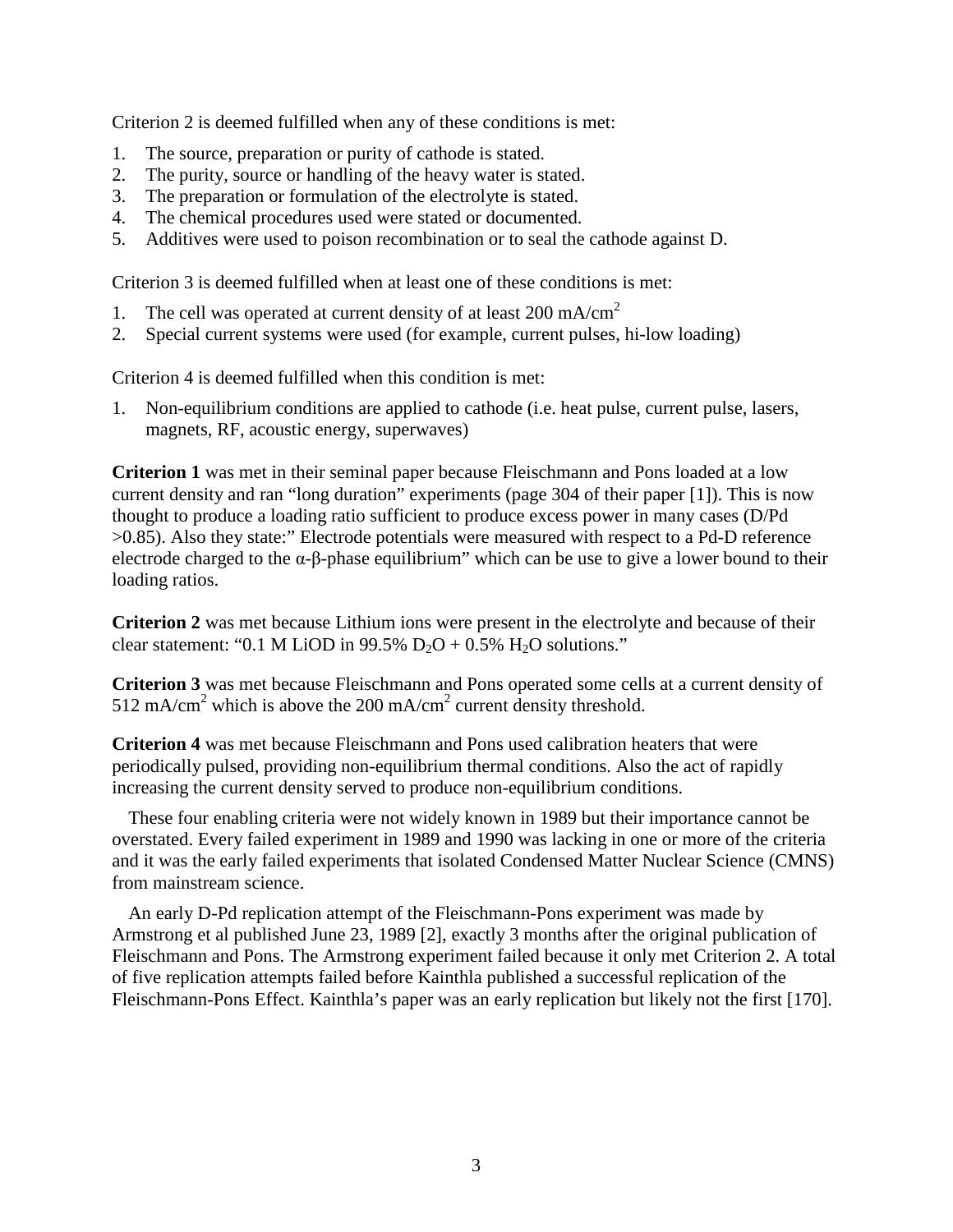|                  |                |     | <b>Experiment Criterion 1 Criterion 2 Criterion 3 Criterion 4</b> |                | <b>Excess</b> |
|------------------|----------------|-----|-------------------------------------------------------------------|----------------|---------------|
| <b>F&amp;P</b>   | Yes            | Yes | Yes                                                               | Yes            | Pos.          |
| <b>Armstrong</b> | No.            | Yes | N <sub>o</sub>                                                    | N <sub>o</sub> | Neg.          |
| <b>Armstrong</b> | No.            | Yes | N <sub>0</sub>                                                    | N <sub>0</sub> | Neg.          |
| <b>Balej</b>     | N <sub>0</sub> | Yes | N <sub>0</sub>                                                    | N <sub>0</sub> | Neg.          |
| <b>Blaser</b>    | N <sub>o</sub> | Yes | N <sub>o</sub>                                                    | Yes            | Neg.          |
| Chu              | N <sub>o</sub> | Yes | N <sub>0</sub>                                                    | N <sub>0</sub> | Neg.          |
| Kainthla         | Yes            | Yes | Yes                                                               | Yes            | Pos.          |

**Table 2. Positive experiments compared with negative experiments**

The five failed experiments (Table 2) had several deficiencies in common. The failed experiments did not load at a low enough current density to meet criterion 1. The later failed experiments that actually measured the loading ratio reported D/Pd ratios less than 0.8. Although a few systems have worked at lower ratios, we know that 0.8 is too low to produce the FPE reliably. Four out of five negative experiments in table 2 failed to increase the current density above the loading current density. In short, the failed experiments used a current density too high for a good load and too low to trigger the FPE.

# **Summarizing the enabling criteria** (3)

The four criteria can best be understood and remembered by thinking in terms of four questions:

- 1. Criterion 1 asks "was there a demonstrable statement that showed concern about the loading ratios of the palladium?
- 2. Criterion 2 asks "was there a demonstrable statement that showed concern about cathode and electrolyte purity and were chemical procedures documented?"
- 3. Criterion 3 asks "Was the cathode operated at a high enough current to be above some current density threshold (note: some researchers find much higher densities are required to see the effect)
- 4. Criterion 4 asks "was a trigger applied to provide non-equilibrium conditions at the cathode to change the flux of the deuterium?"

(3) Please note that the four criteria mentioned in this paper are correlated with excess heat production but correlation is not causation; it is possible that an experimenter can meet all four criteria and still not produce the excess heat effect. Based on many experiments from many diverse researchers, these criteria will increase the probability of a successful experiment but they will not guarantee the success of a single experiment.

#### **Two failed experiments that mattered**

Later in 1989, two failed experiments (Table 3) produced the most important papers in the field of Condensed Matter Nuclear Science; they were important not for what they contributed to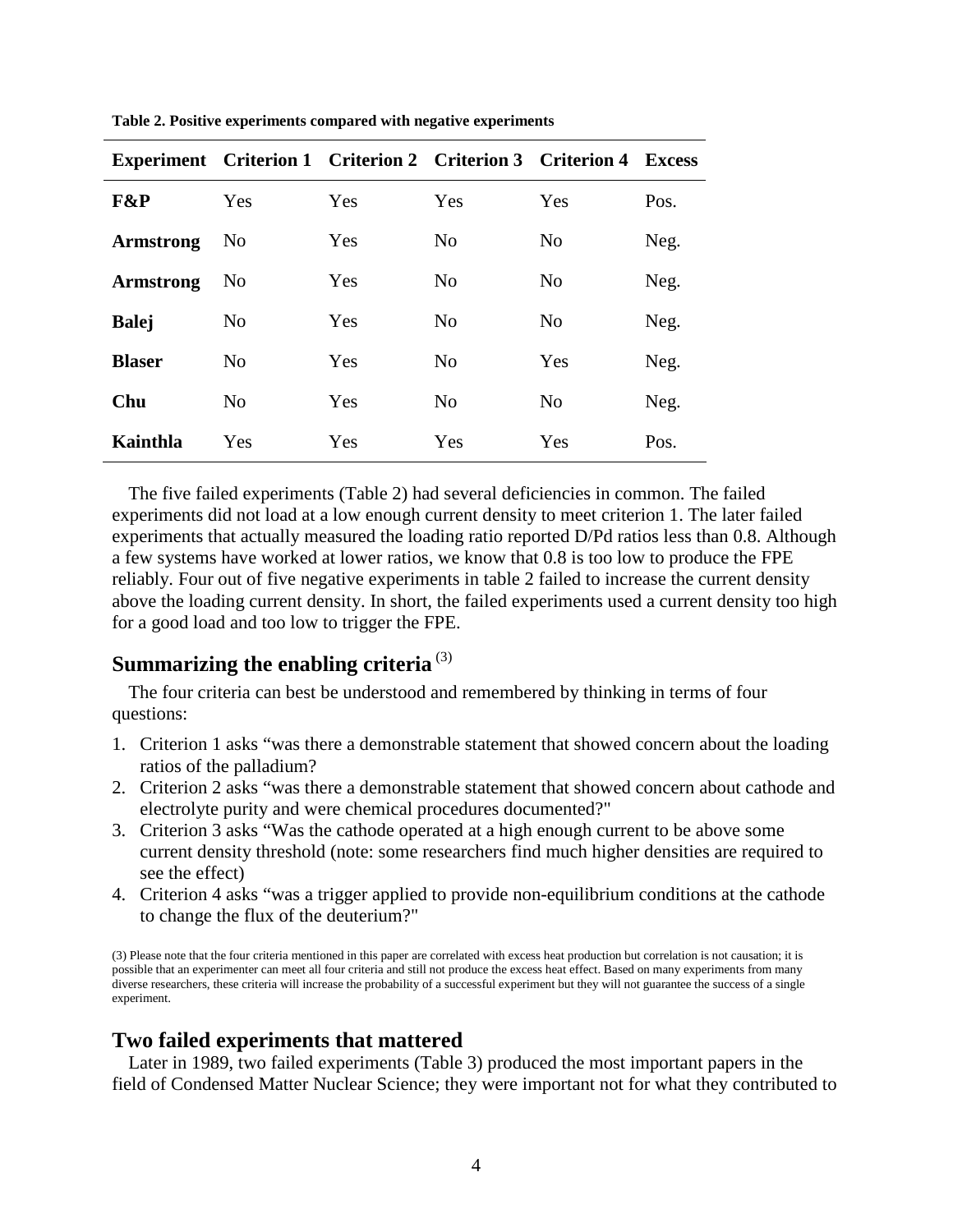the field but for what they took away: funding, patents and access to the mainstream scientific community.

In August 1989 Nathan Lewis' group from Caltech published a negative paper *Searches for Low-temperature nuclear fusion of deuterium in palladium* [10] in the mainstream science journal, Nature. In November 1989, D.E. Williams' group at Harwell Laboratory published a negative paper *Upper bounds on cold fusion in electrolytic cells* [15] in Nature. Mainstream science writers and patent agents have referred to these papers for years when seeking to deny scientific legitimacy or patent protection for CMNS researchers. The failed papers have made a lasting impression since Nature refuses to publish more recent experimental results. The editors consider the matter settled: the Fleischmann-Pons Effect is not real.

By the time the Caltech and Harwell experiments were conducted, a few of the required experimental factors were known from the Kainthla and Fleischmann-Pons papers. The lead investigators chose to follow their own protocol resulting in two failed experiments and a negative image for CMNS.

| <b>Experiment Criterion 1 Criterion 2 Criterion 3 Criterion 4 Excess</b> |                |     |    |                |     |
|--------------------------------------------------------------------------|----------------|-----|----|----------------|-----|
| Lewis                                                                    | N <sub>0</sub> | No. | No | N <sub>0</sub> | No. |
| <b>Williams</b>                                                          | No             | No. | Nο | Yes            | Nο  |

**Table 3. The Caltech (Lewis) and Harwell (Williams) papers**

The Lewis experiment failed in a manner very similar to the earlier 1989 papers: they did not load to a high D/Pd ratio and they didn't run for extended periods of time – two or three months. The Harwell experiment was a larger effort and did change the current from low to high in some but not all experiments. The Harwell and Caltech experiments tended to load at higher levels and to run for fairly short periods. They also used large area cathodes and small currents. Cravens & Letts work with small cathodes on the order of 0.15 g. The authors recommend loading for 10E7 coulombs per atomic mole atom of Pd. Our cathodes load for 120 hours and run for a minimum of 60 days (1440 hours). Harwell's longest run was 917 hours on a cathode that weighed 1.4 grams – 10 times the mass of our cathodes – and was tested for about half as long. On page 380 of their paper, the Harwell group reports the D/Pd ratios were in the 0.76 to 0.84 range – too low to produce the FPE reliably. In summary, both experiments failed to achieve high loading.

### **Teaching Papers**

In the early nineties, CMNS researchers began to build on the foundation laid by Fleischmann and Pons; the enabling criteria were learned and taught to others at a rapid rate. From the digital databases, we identified seventeen positive electrochemical heat experiments in 1990, compared to just two in 1989. The enabling criteria identified in this review paper were discovered and quantified by several key researchers and then taught by conference papers and personal communications. Table 4 contains a listing of CMNS researchers who we believe made key contributions to identifying / quantifying the enabling criteria or taught methods to fulfill them.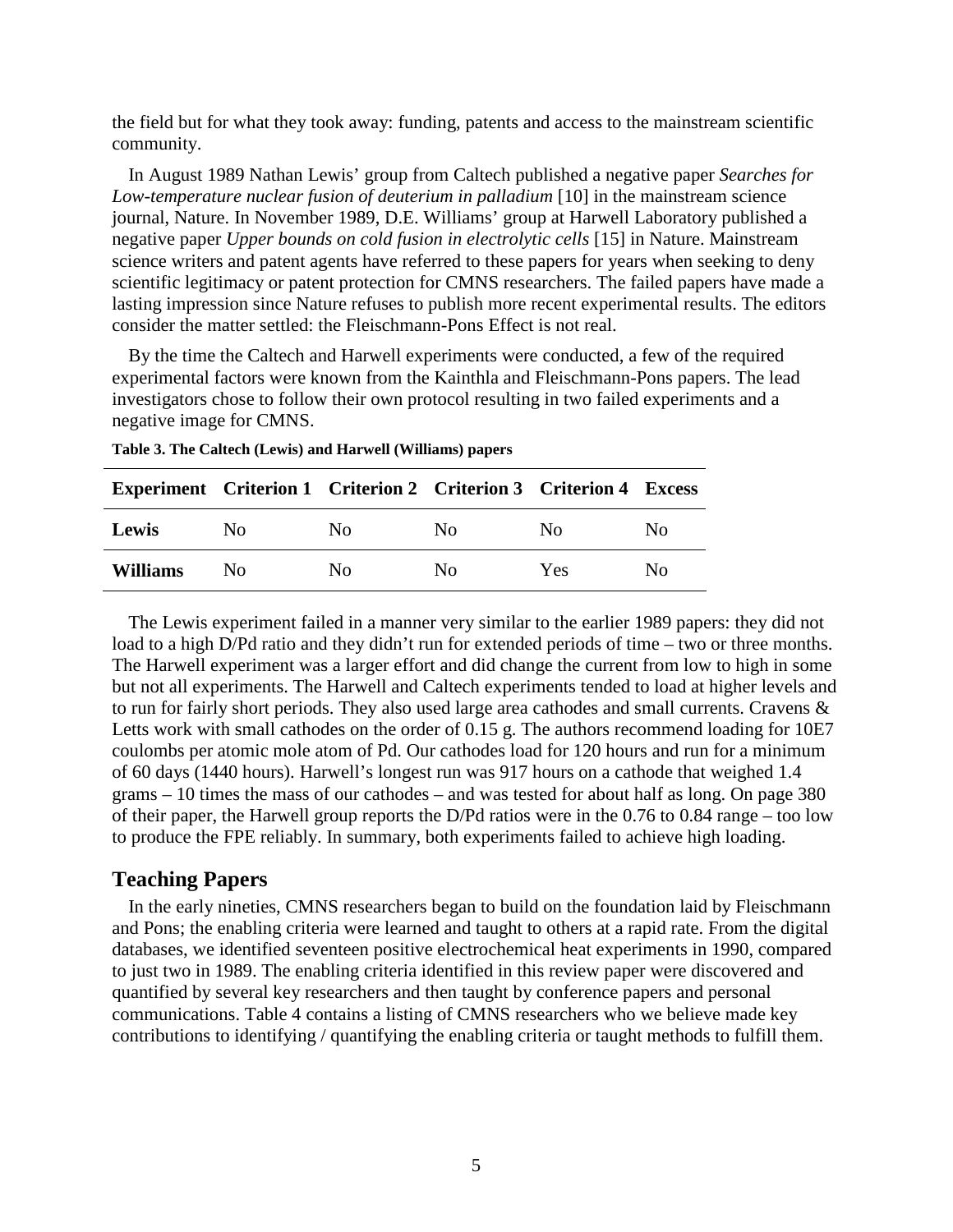| Year | <b>Author</b>             | Criteria                      |
|------|---------------------------|-------------------------------|
| 1989 | Fleischmann & Pons [1]    | Criteria 2-4                  |
| 1989 | Kainthla [8]              | Criteria 2-4                  |
| 1990 | Appleby [17]              | Criterion 2-4                 |
| 1990 | Guruswamy [26]            | Criteria 1-4                  |
| 1990 | Lautzenhiser (Amoco) [28] | Criteria 2-4                  |
| 1991 | McKubre [49]              | Criterion 2-4                 |
| 1992 | McKubre [56]              | Criterion 1                   |
| 1992 | Takahashi [60]            | Criterion 1 Low-high loading  |
| 1993 | Bockris [62]              | Criteria 2, 4                 |
| 1993 | Cravens [63]              | Criteria 2-4                  |
| 1993 | Storms [71]               | Criterion 3                   |
| 1996 | Celani [90]               | Criterion 1 Pulse loading     |
| 1996 | Miles $[96]$              | Criterion 1 Boron alloy       |
| 1996 | Storms [100]              | Criteria 1-4                  |
| 1998 | Arata & Zhang [107]       | Criterion 1 Double cathode    |
| 1998 | Storms $[119]$            | Criterion 1 OCV method        |
| 1999 | Storms $[121]$            | Criterion 1 Lattice expansion |
| 2000 | Miles [125]               | Criterion 4 Current trigger   |
| 2001 | Miles [131]               | Criterion 1 Boron alloy       |
| 2003 | Dardik [148]              | Criteria 1,4 Superwave        |
| 2003 | Letts & Cravens $[149]$   | Criterion 4 Laser trigger     |
| 2004 | Apicella [155]            | Criterion 4 Laser trigger     |
| 2005 | Violante [162]            | Criterion 4 Laser trigger     |

**Table 4. Papers that identified enabling criteria or taught how to fulfill them (bulk loaded Pd-LiOD)**

#### **Discussion of the Teaching papers**

Fleischmann & Pons [1] laid the foundation for a scientific field of study that has endured 19 years. Their first paper has motivated 14 international conferences, thousands of experiments, papers and many books. Most of all, their paper inspired many to believe that important science could still be done by dedicated individuals.

### **Criterion 1 (Bulk loading considerations)**

In 1990 an excellent positive experiment was reported by Guruswamy and Wadsworth in their paper, *Metallurgical Aspects of Cold Fusion Experiments* [26]. This appears to be a superior paper but is perhaps underappreciated. Criteria 1 is fulfilled in this paper by measurement of cathode enlargement as the cathode filled with deuterium. The authors reported a D/Pd ratio of 0.93. Criteria 1 was fulfilled. The loading current density used was higher than one might normally use  $-100$  mA/cm<sup>2</sup>. The authors reported the use of arsenate to poison the surface. This may have helped seal the palladium surface and reduce the loss of deuterium, resulting in a high D/Pd ratio even with a higher-than-normal current density.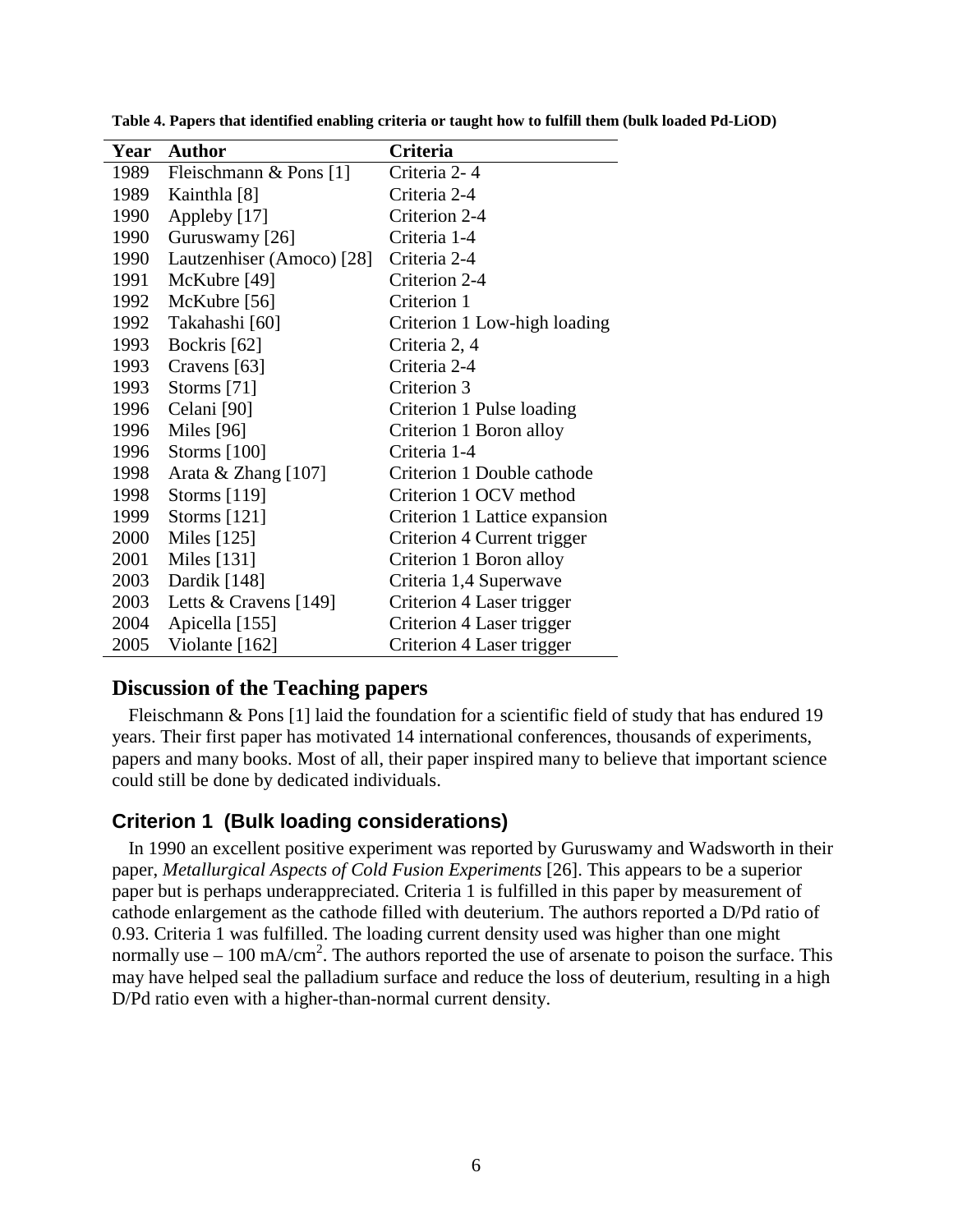This 1992 paper, *Excess Power Observations in Electrochemical Studies of the D/Pd System: the Influence of Loading* [56], is one of the great teaching experiments that came from McKubre's group at SRI in the early to mid-nineties. If these high quality experiments had been available in mid 1989 to support the seminal work of Fleischmann and Pons, perhaps the Caltech and Harwell experiments would have succeeded and our history might have been written differently.



**Figure 1. Output from SRI experiment showing that excess power appears at a D/Pd ratio of 0.8 but is more robust above 0.85.**

In 1992, Takahashi produced an interesting paper, *Anomalous Excess Heat by D2O/Pd Cell under L-H Mode Electrolysis* [60], about how to achieve Criterion 1; the Takahashi method taught that the anode should be a square geometry evenly spaced around the cathode. The cathode was a large 2.5 cm square plate. Counting both sides, its effective area was  $12.5 \text{ cm}^2$ .

Takahashi loaded the cathode low, at 20 mA/cm<sup>2</sup> for 6 hours, and then high at 336 mA/cm<sup>2</sup> for 6 hours. He repeated this for about two weeks, at which time excess power began to appear. Takahashi estimated that the loading ratio was  $\sim 0.9$ . The high loading drove the cell to boil and produced excess power of approximately 90 W.

In 1993 at ICCF4, Cravens presented a conference paper, *Factors Affecting The Success Rate of Heat Generation in CF Cells* [63] **,** that listed in detail all of the techniques that he had learned from others and methods that he had discovered in his own lab. The paper was unique enough to prompt Martin Fleischmann to comment that if any investigators were having reproducibility problems, they should read the Cravens paper. Quoting his 1993 abstract is instructive:

A series of low cost, low precision experiments were conducted to screen for factors which may affect the successful observation of heat from palladium/ heavy water electrolytic cells. Critical factors include the selection of the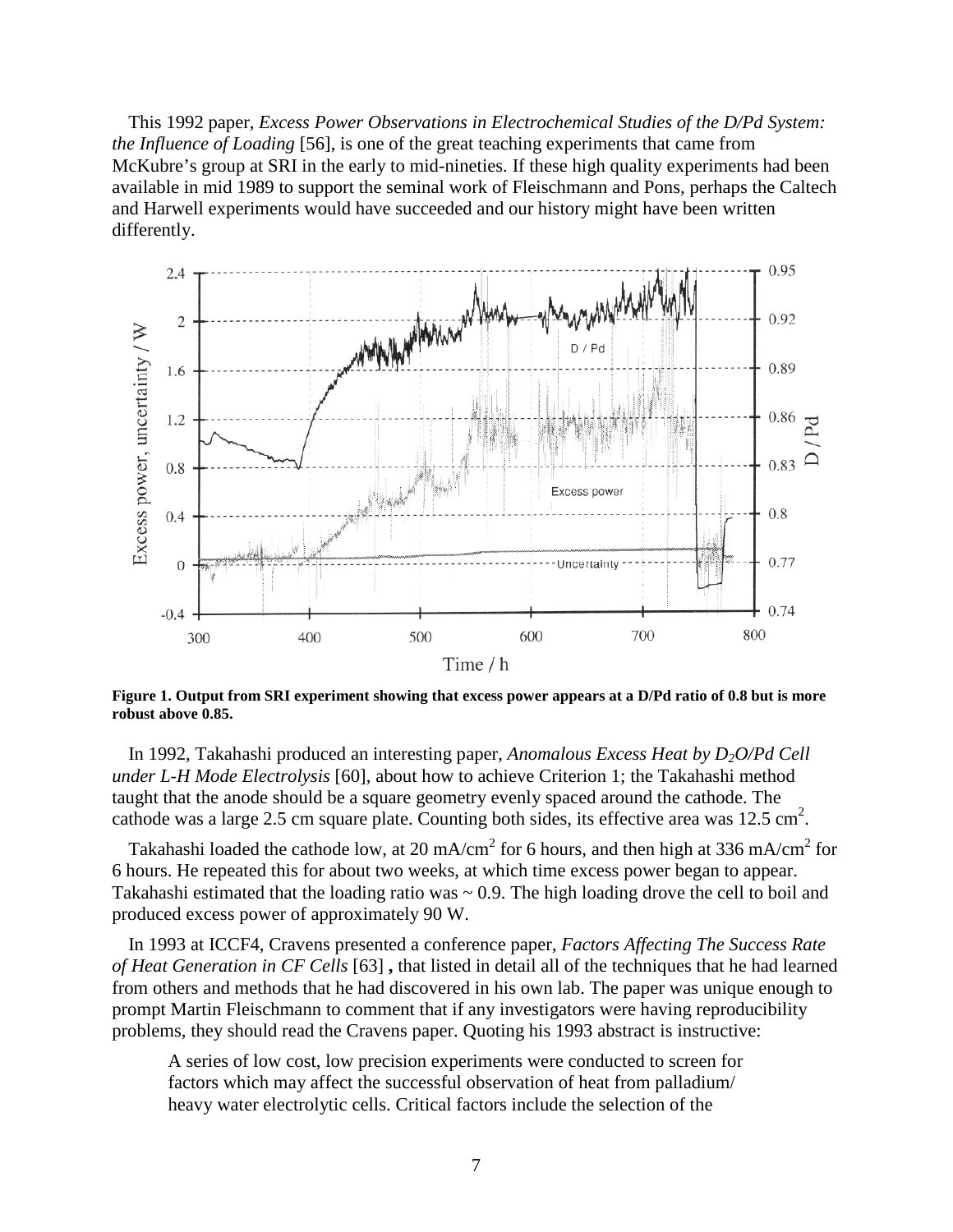palladium and the experimental protocol during the initial loading to the beta phase. It was found that bubble patterns, volume expansion, and surface appearance can be used as early predictors of ultimate success. Since large scale defects are detrimental, methods of avoiding cracking are discussed. These include alloying, preparing a uniform surface, loading at a slow rate at low temperatures, delaying use of additives to the electrolyte, and uniform loading techniques. Methods of achieving the later and larger heat releases were found to include: rapid increase in the current density above a threshold value and raising the temperature. A reflux calorimeter design is presented that allows for continuous studies at boiling temperatures of the electrolyte. Unexpected and unexplained occurrences of heat bursts by magnetic fields and radio frequency fields are reported.

It can be clearly seen that a self-funded researcher had taught himself how to do the Fleischmann-Pons experiment successfully; he learned by reading other papers and noting the common factors in successful experiments. Over the years since then, these common factors have become the four "criteria" or "conditions" we are discussing in this work. When Letts began experimenting in 1992, it was Cravens who taught him how to produce a successful Fleischmann-Pons experiment by using the "Cravens criteria." We tend to forget that many excellent CMNS researchers are also excellent teachers, so it was natural that colleagues would learn from colleagues.

In 1996, Celani and his group produced a paper, *Reproducible D/Pd Ratio>1 and Excess Heat Correlation by 1 Micro-Second Pulse, High Current Electrolysis,* which described a novel method to fulfill Criterion 1 by using pulsed current to load palladium with deuterium to a D/Pd  $\sim$  1 or slightly above. The method seemed to involve the surface and did produce a high D/Pd ratio reproducibly. However, even with high loading, not all cathodes produced excess power. The investigators concluded that the deuterium absorption rate seems related to excess power production more than just the loading ratio. High absorption rates of deuterium by palladium seem to be related to excess power production.

Also in 1996, Miles and his collaborators produced a paper, *Electrochemical Loading of Hydrogen and Deuterium Into Palladium and Palladium-Boron Alloys* [96] , proposing that a small amount of boron alloyed with palladium helps fulfill Criterion 1, producing a high loading ratio. In a personal communication, Miles explained that he thought that Pd-B is a two phase material and high loading may exist in small regions, perhaps reducing the need for a bulk loading ratio near 0.85.

Storms contributed a paper in 1996, *How to Produce the Pons-Fleischmann Effect* [100], that like the Cravens "Factors" paper provided an experimental handbook on how to produce the Fleischmann-Pons effect (FPE). On page 3 of this paper Storms identifies the critical deuterium content as the most important requirement in order to produce the FPE. Fulfillment of Criterion 1 is the same as achieving the critical deuterium content. In this paper Storms identifies loading at 20 mA/cm<sup>2</sup> as the best loading current density to use. Storms' paper [100] is an excellent resource for new researchers wanting to avoid a high number of failures before seeing the Fleischmann-Pons heat effect. Had this paper been available in mid 1989, many CMNS image problems would have been avoided.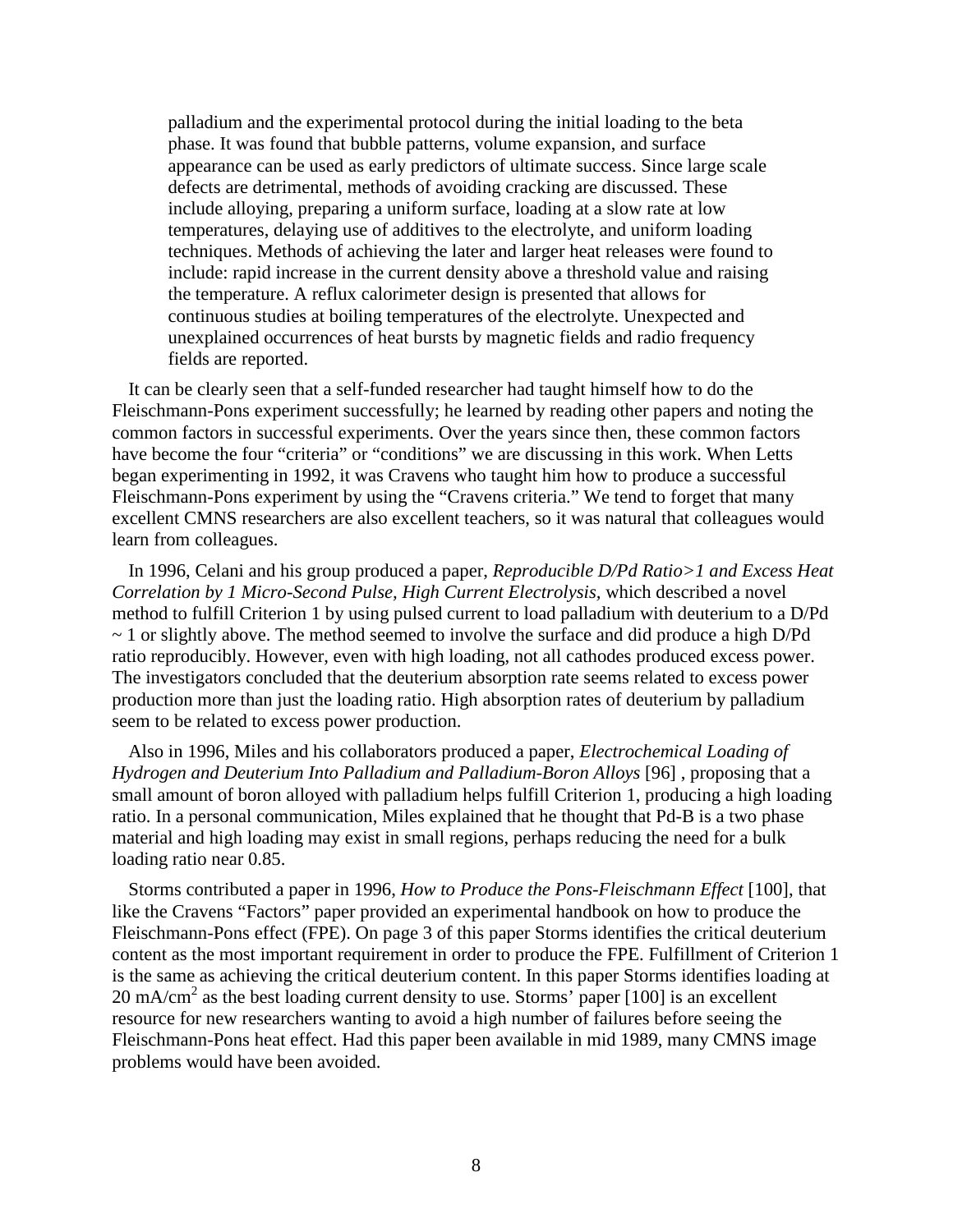In 1998 Arata & Zhang proposed a new type of cathode design to improve the chances of fulfilling criteria 1. Their paper, *Anomalous Difference between Reaction Energies Generated within D2O Cell and H2O Cell* [107] reported results from their new design called a double structure cathode. The methods are meant to fulfill Criterion 1 with high reproducibility. A small amount of finely divided (nano) particles of palladium was sealed inside of a palladium cylinder. The cylinder was evacuated and then run as a cathode in a traditional Pd-LiOD electrolytic system. Deuterium diffused through the palladium cylinder and entered the inner evacuated region of the cylinder. Pressure increased as more deuterium diffused into the cylinder's inner space. The nano palladium black absorbed the deuterium to a very high D/Pd ratio. The Fleischman-Pons effect self-triggered and the entire palladium cylinder heated up, producing large amounts of excess power/energy. The effect was reported to be 100% reproducible. A new version of this experiment was conducted as a working demonstration in Japan during the spring of 2008 and produced positive results.

Storms contributed a useful paper in 1998, *Relationship between Open-Circuit-Voltage and Heat Production in a Pons-Fleischmann Cell* [119]. In this paper, Storms explores how the open circuit voltage predicts the fulfillment of Criterion 1. According to Storms, open circuit voltage of 1 to 1.2 Volts indicates a D/Pd ratio around 0.8 to 0.9, the minimum requirement to fulfill Criterion 1 and produce the Fleischmann-Pons effect. An excellent discussion of the mechanics of hydrogen loading and loss through a network cracks in a palladium cathode is also presented in this paper. A graphic from the paper (Fig. 2) is instructive.



**Figure 2. OCV versus D/Pd ratio**

The following year, 1999, Storms contributed another excellent teaching paper, *Anomalous Heat Generated by Electrolysis Using a Palladium Cathode and Heavy Water* [121], reporting how lattice expansion may serve as an indicator of Criterion 1 fulfillment. Storms teaches that high loading is not likely when the palladium cathode expands more than about 13% during formation of the deuteride, as illustrated in Fig. 3. Cracks are likely to form.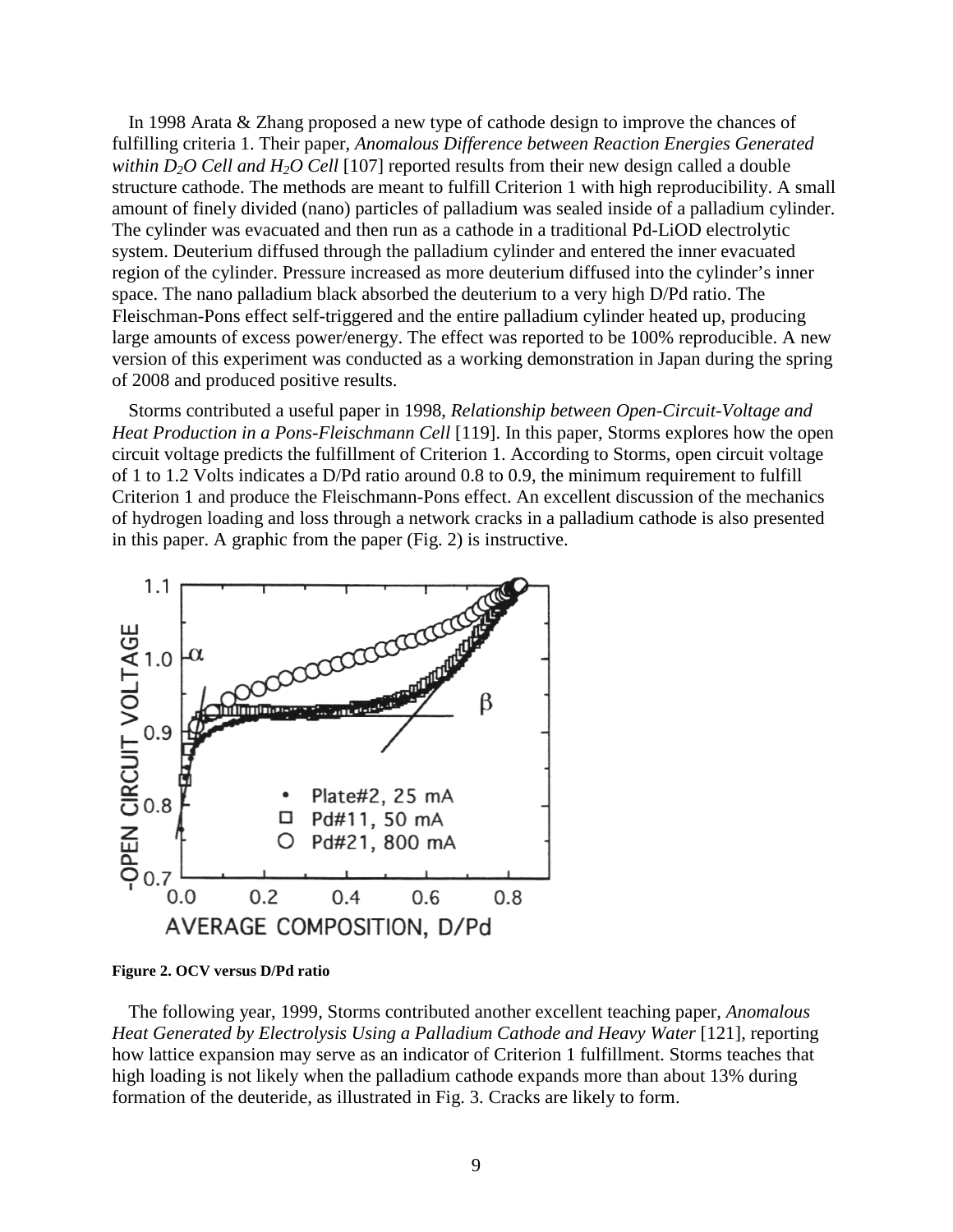

**Figure 3. Vertical scale is cathode volume fraction increase**

The next Criterion 1 teaching paper, *Calorimetric Analysis of a Heavy Water Electrolysis Experiment using a Pd-B Alloy Cathode,* [131], was contributed by Miles, Imam and Fleischmann in 2001. This paper taught that Criterion 1 could be fulfilled by adding boron to the palladium cathode. This paper is another study of the importance of boron when alloyed with palladium, confirming the observations reported in the 1996 paper by Miles and collaborators [96]. Again, Miles reported to the authors that the Pd-B alloy may produce high local loading, reducing the need to load the bulk cathode to 0.85 D/Pd or above. Storms also reported to the authors that he was unable to load bulk Pd-B above 0.67 D/Pd. So there appears to be the need for some more detailed work to clarify the issue of high loading in a bulk Pd-B cathode.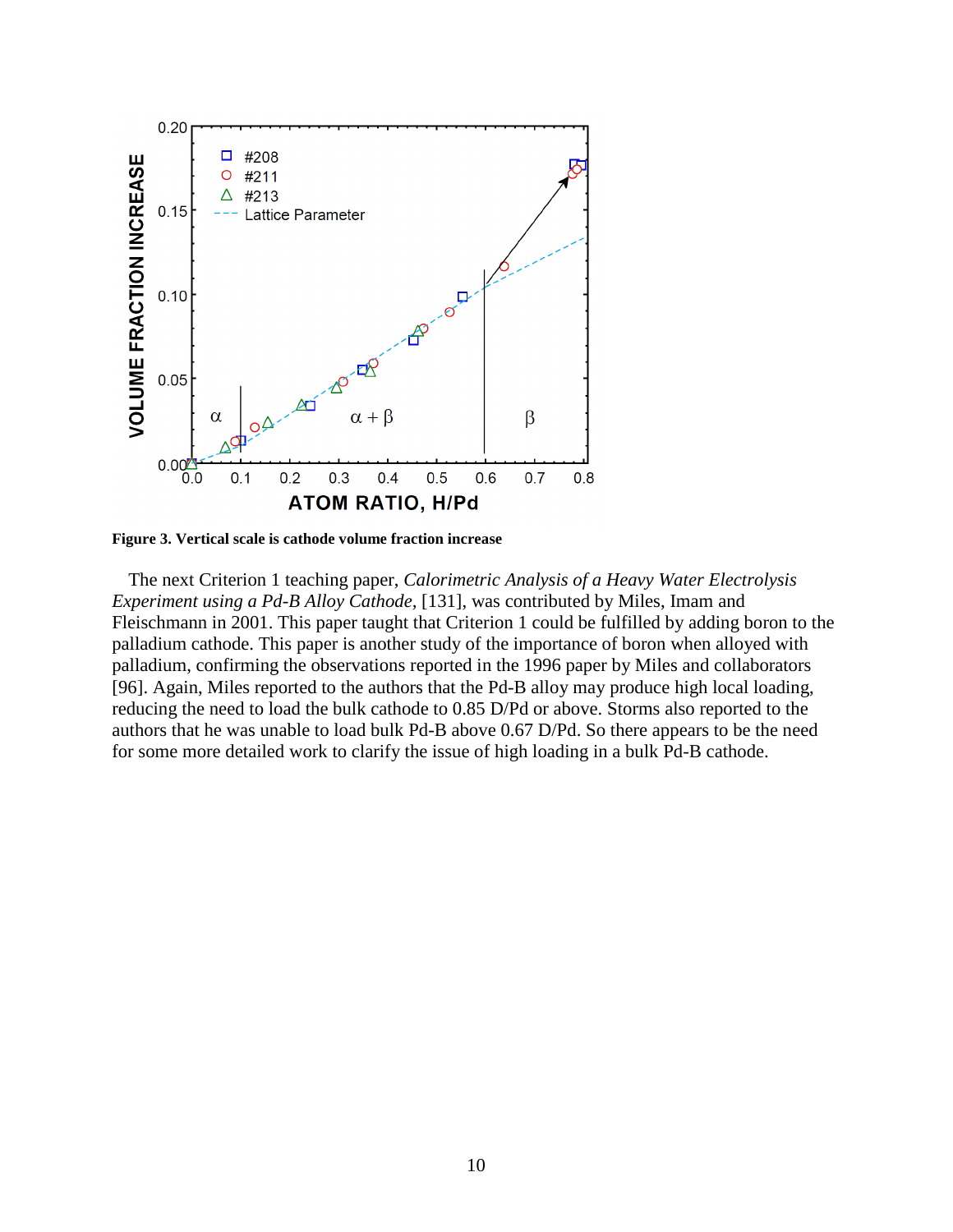

**Figure 4. Excess enthalpy produced by Pd-boron cathode**

In 2003, Dardik and his collaborators produced the final Criterion 1 teaching paper in Table 4*, Intensification of Low Energy Nuclear reactions Using Superwave Excitation* [148]. Figure 5 shows an image of the Superwave applied to a palladium cathode that resulted in much higher loading at 0.96 D/Pd.



**Figure 5. Application of a Superwave to a palladium cathode resulted in a D/Pd ratio of 0.96 compared to 0.88 for DC.**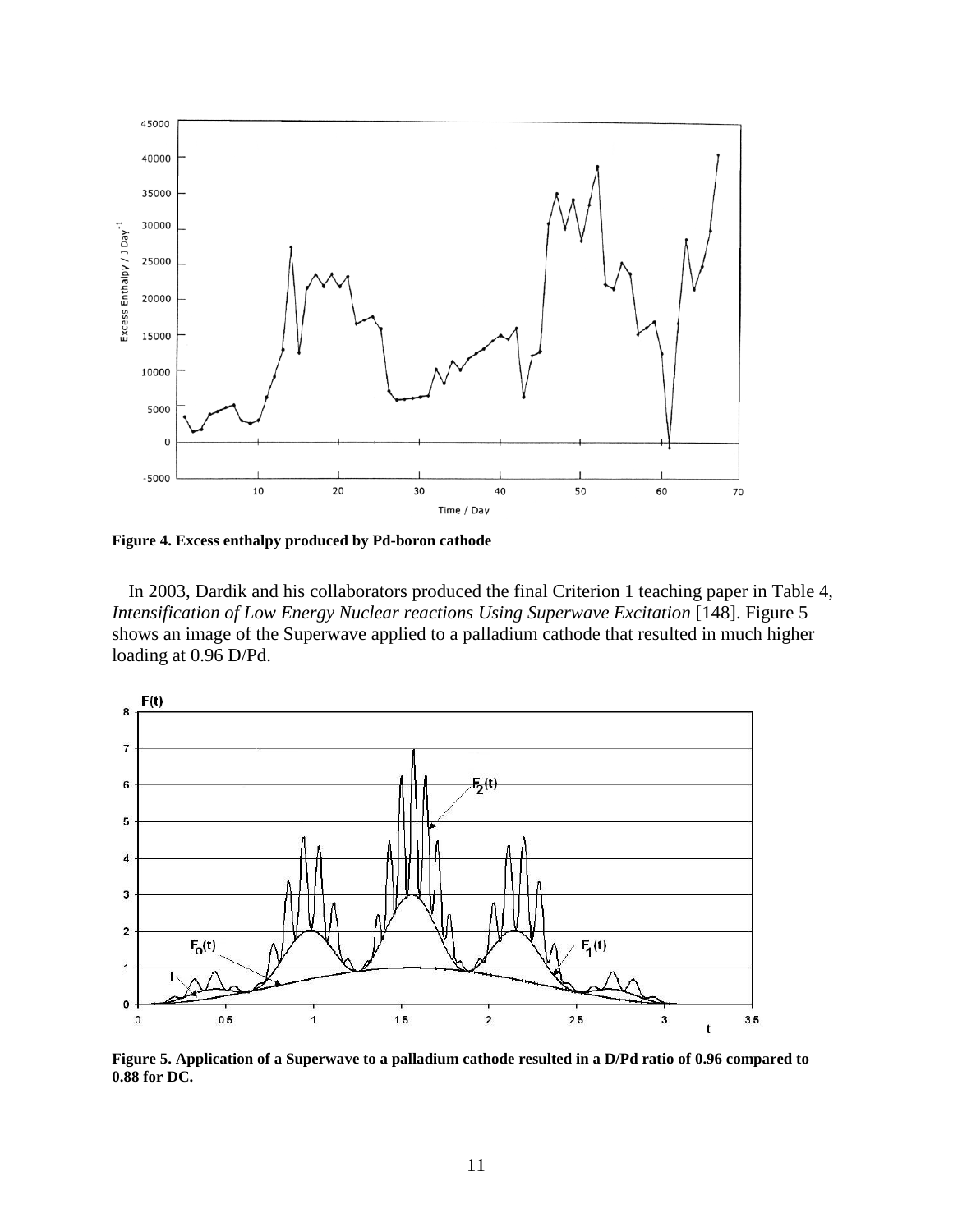# **Criterion 2 (Chemical considerations)**

Criterion 2 is concerned with providing a chemical environment that improves the chances of producing the excess heat effect; criterion 2 was met in Fleischmann and Pons' first paper because of their clear statement regarding electrolyte composition: " 0.1 M LIOD in 99.5%  $D_2O$  $+ 0.5\%$  H<sub>2</sub>O".

The next paper in Table 4 teaching Criterion 2 is the paper from Bockris' group, *Sporadic Observation of the Fleischmann-Pons Heat Effect* [8] by Kainthla. This paper fulfilled Criterion 2 by reporting the electrolyte composition as "0.1 M LiOD" and by stating the cathode purity was 99.9%. The last three cells (out of 10) produced excess power, which shows that being concerned about chemical purity might be helpful in producing the excess heat effect.<sup>(4)</sup>

Appleby's 1990 paper, *Anomalous Calorimetric Results During Long-Term Evolution of Deuterium on Palladium from Alkaline Deuteroxide Electrolyte* [17], is an excellent example of paying attention to Criterion 2. Note that Appleby reported that LiOD worked but NaOD did not (Fig. 6). The chemical environment is important.



**Figure 6. From Ref. 17, shows the importance of Criterion 2 with regard to ions. LiOD produces the FPE but NaOD does not.**

Another paper that demonstrates consideration of Criterion 2 is the paper by Guruswamy and Wadsworth, *Metallurgical Aspects of Cold Fusion Experiments* [26]; this early paper from 1990 loaded at a relatively low current density and produced excess power while anticipating many of the issues that would become important in the field of CMNS over the next decade: electrode purity, electrolyte purity, electrode geometry and triggering. This insight is collected in the authors' table 1 and is shown here in Table 6.

(4) Storms told the authors that as little as 1-2% of H contamination in the electrolyte can terminate the excess heat effect.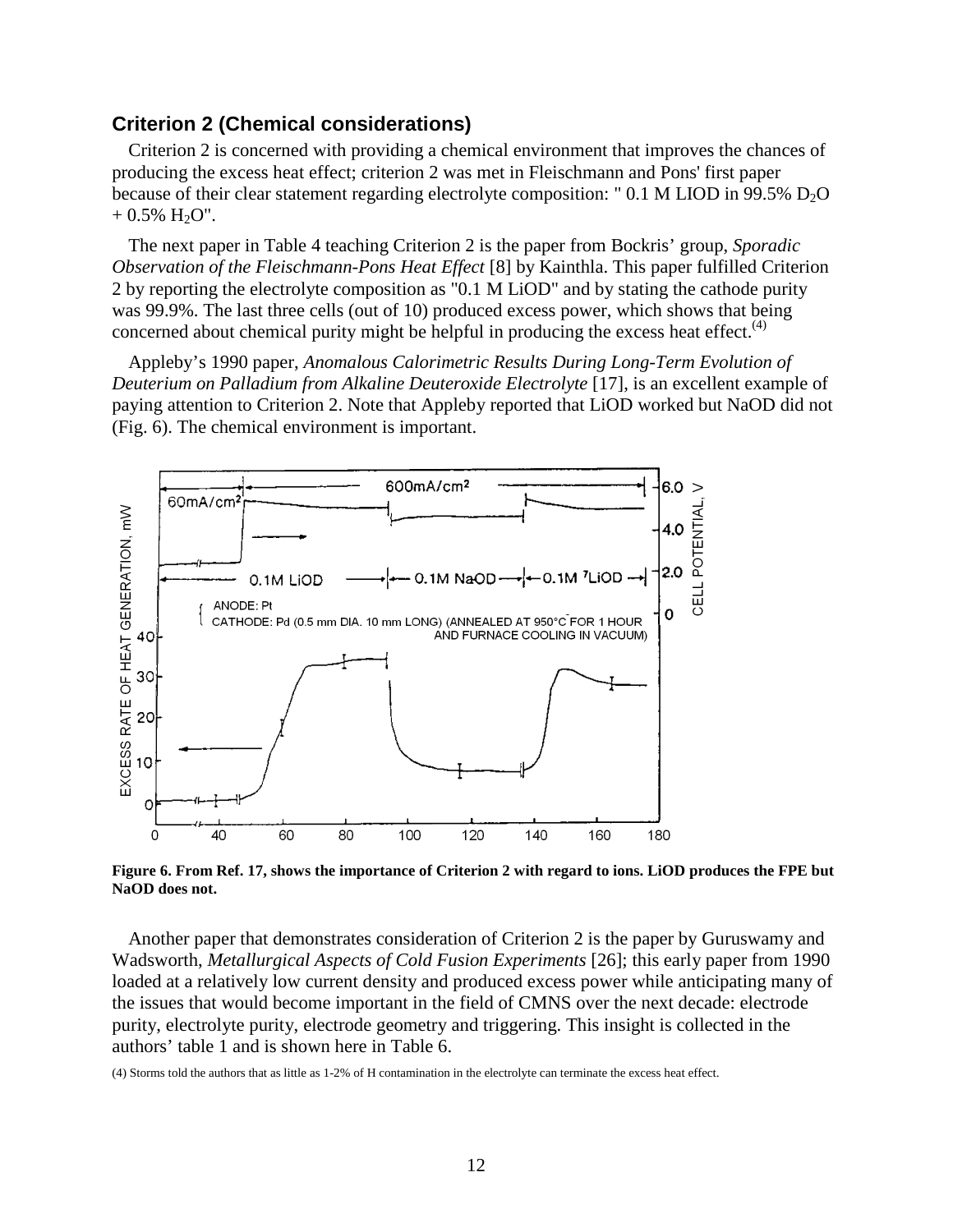**Table 6. From Ref. 26. Guruswamy and Wadsworth's insight into Criterion 2, especially points 2, 3 and 4.**

1. EXPERIMENTAL CONDITIONS CURRENT DENSITY **TEMPERATURE** ELECTROLYTE COMPOSITION POISONS IN ELECTROLYTE NEED FOR INITIATION (ELECTRICAL, MAGNETIC, THERMAL or ULTRASONIC SHOCK) H, CO<sub>2</sub> PICK UP CELL DESIGN

- 2. ELECTRODE PURITY SUBSTITUTIONAL IMPURITIES PRIMARY Pd (Cu, Ni, Fe, Zr, Te, As, Sb, Cd, Mg, Ca, Li...) RECYCLED Pd (LARGE NO. OF ALLOYING ELEMENTS) INTERSTITIAL IMPURITIES PICKED UP DURING PROCESSING & HANDLING (C, O, N, H)
- 3. IMPURITIES IN ELECTROLYTE IMPURITIES FROM PROCESSING & HANDLING (C, S, Cu, Zr...)
- 4. ELECTRODE MICROSTRUCTURE GRAIN SIZE, DISLOCATION DENSITY & DISTRIBUTION

POSSIBLE ROLE OF A THIRD ELEMENT IN THE NUCLEAR REACTION

CELL DESIGN: ELECTRODE GEOMETRY, ELECTRODE SPACING, ETC.

The next paper in Table 4 that fulfilled Criterion 2 was the Lautzenhiser and Phelps paper**,** *Cold Fusion: Report on a Recent Amoco Experiment* [28]; the experimenters reported the purity of their heavy water and the purity of their palladium cathode in the materials section. They also reported many of the impurities present in the cathode, showing concern for criterion 2.

The next paper in Table 4 that met criterion 2 is the paper by Bockris and his collaborators, *Triggering of Heat and Sub-surface Changes in Pd-D Systems* [62] from 1993. This paper reported electrolyte and cathode purity on page 3 in the material science section.

The Cravens paper, *Factors Affecting The Success Rate of Heat Generation in CF Cells* [63], discloses the importance of chemical considerations. On page 8, Cravens recites the importance of contamination avoidance in producing the excess heat effect. He reported the use of a dummy cathode to remove contaminants and the importance of avoiding H contamination. Cravens also reported the importance of surface chemistry - a polished cathode worked best (Fig. 7).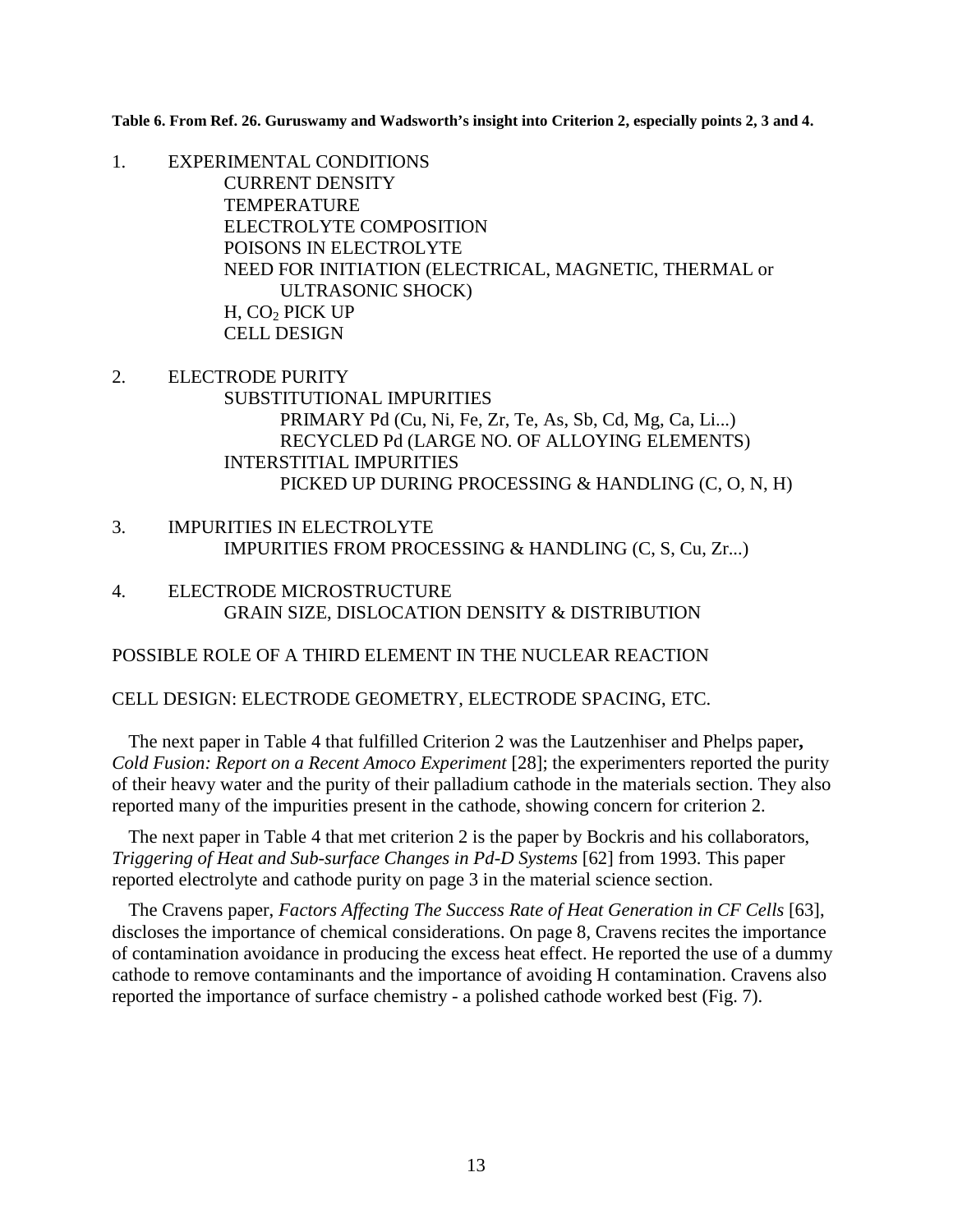

## Surface conditions – use a smooth surface

**Figure 7. A polished cathode works best to produce the FPE.**

Storms, in his well known paper from 1996, *How to Produce the Pons-Fleischmann Effect* [100], succinctly describes the importance of cathode surface conditions: (quoted from page 5)

. . . Aluminum metal (2-20 ppm) added to the electrolyte after the palladium has achieved its maximum deuterium content is sometimes useful in initiating excess heat production. Thiourea also has been used with limited success. Preoxidizing the surface at 600-750°C in air improves the loading rate because the very thin layer of oxide is quickly reduced to a pure, very chemically active layer of palladium once electrolysis starts. Absence of certain surface impurities such as copper, lead or silver (from solder) is also important. However, a thin film of gold  $(\approx 7000 \text{ Å})$  on the palladium surface can increase the limiting D/Pd ratio.[34] The benefits of lithium and platinum, two impurities normally observed on and within the surface region, are still unknown. Other impurities not yet studied may have both good and bad effects.

Cravens and Storms are in agreement that cathode surface conditions are vital to consider when attempting reproduction of the Fleischmann-Pons Effect (FPE).

### **Criterion 3 (high operating current density)**

Table 1 from the 1989 Fleischmann and Pons paper, *Electrochemically Induced Nuclear Fusion of Deuterium* [1], shown above, demonstrates that operating current density is proportional to observed excess power. The importance of loading at a low current density and running at a much higher current density was known to only a few researchers in 1989.

As mentioned earlier in this review paper, investigators began to learn or discover the current density requirements; In June , 1989 the Kainthla paper, *Sporadic Observation of the Fleischmann-Pons Heat Effect* [8], reported modest excess power production after loading at 60 mA/cm<sup>2</sup> for 18-30 days, followed by running above 400 mA/cm<sup>2</sup>.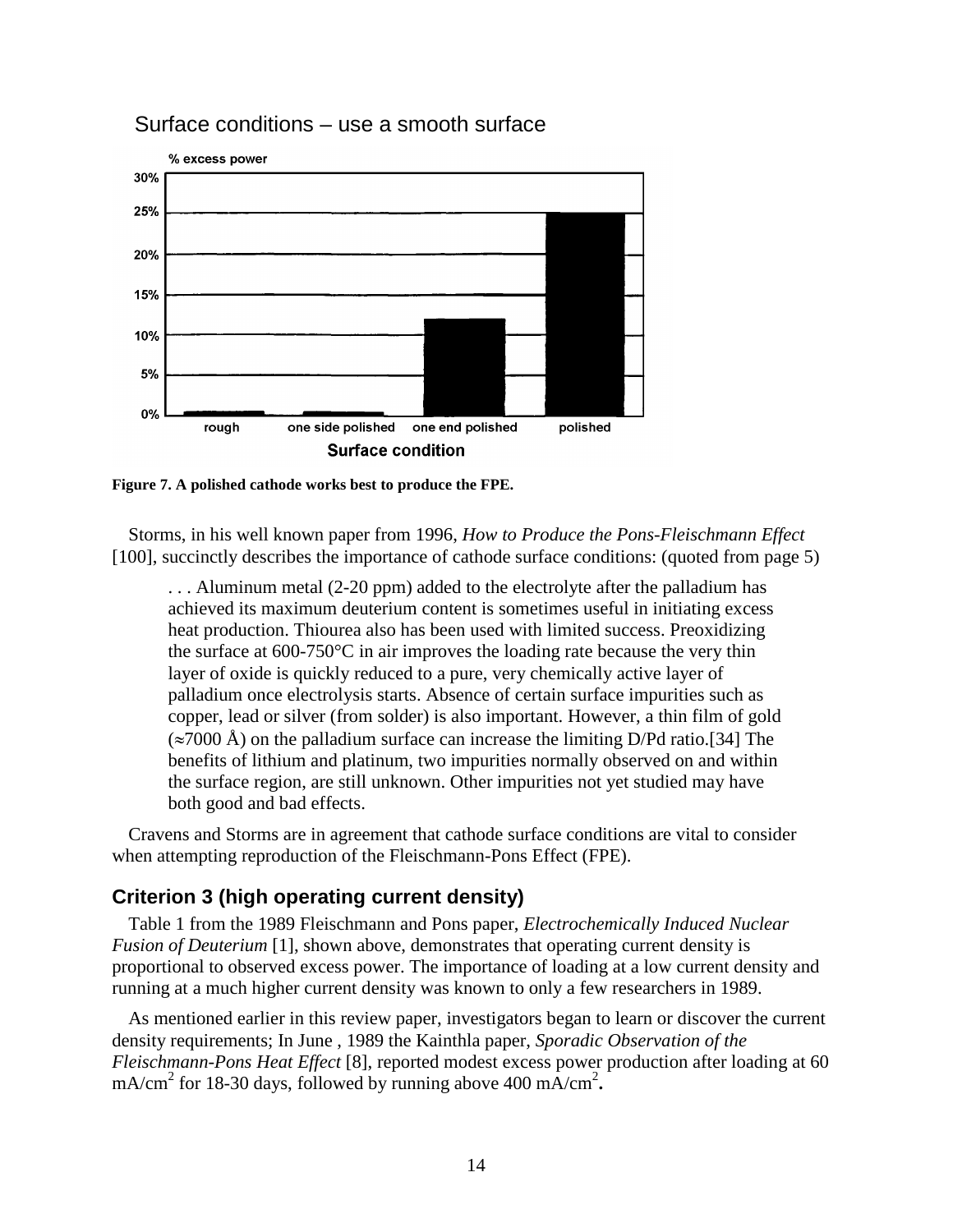The Guruswamy and Wadsworth paper, *Metallurgical Aspects of Cold Fusion Experiments* [26] reported excess power production after loading at the somewhat high current density of 100 mA/cm<sup>2</sup>. Later they increased current density to 200 mA/cm<sup>2</sup> and saw bursts (Fig. 8).



**Figure 8. Unexpected heat spikes**

With respect to current density, the Lautzenhiser (Amoco) paper, *Cold Fusion: Report on a Recent Amoco Experiment* [28], is unusual. The cathode for that experiment loaded at 3 mA/cm<sup>2</sup> and ran at only 15 mA/cm<sup>2</sup>. The paper reported a small amount of excess power – 40-90 mW, seen in a high-precision micro calorimeter. We would not expect that a current density of only  $15 \text{ mA/cm}^2$  would trigger excess power, yet it did. Notice that they saw a small amount of excess heat even though they did not fulfill the criterion. It is important to notice the difference in the statistical terms of correlation and saying that something is "essential". Adherence to the criteria does not guarantee success nor does ignoring criteria doom an experiment. The criteria are only "enabling" in that they increase the probability of the desired outcome.

In 1991 SRI and EPRI collaborated to produce an excellent paper, *Isothermal Flow Calorimetric Investigation of the D/Pd System* [49]; this paper quantified the current density threshold of about 200 mA/cm<sup>2</sup>. We usually recognize that 500 mA/cm<sup>2</sup> is a good target current density to maximize the chances of triggering the FPE. The current density threshold is clearly visible in Fig. 9.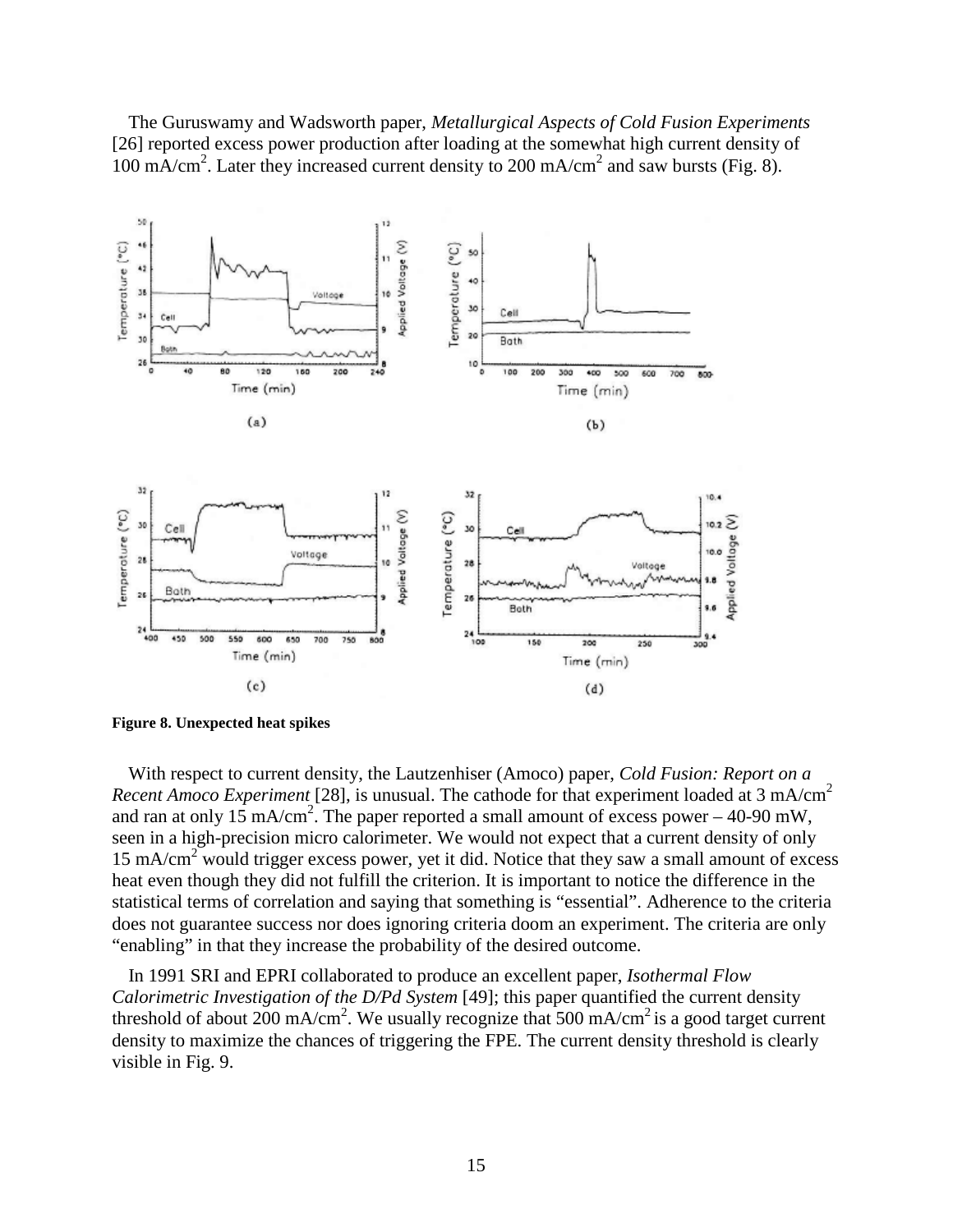

Time (hours since start of experiment)

**Figure 9. Excess power "switches on" at ~ 200 mA/cm<sup>2</sup>**

In 1992 Takahashi demonstrated the importance of Criterion 3 by running a cell in the low current-high current mode for many hours, as reported in his paper, *Anomalous Excess Heat by D2O/Pd Cell under L-H Mode Electrolysis* [60]. After a loading period, the cathode produced  $\sim$  90 W of excess power when running at high current density of 336 mA/cm<sup>2</sup>. There was no excess power at low current density of 20 mA/cm<sup>2</sup>.

The importance of Criterion 3 (current density) is also addressed in Cravens' 1993 conference paper, *Factors Affecting The Success Rate of Heat Generation in CF Cells,* [63]; in this multifaceted paper, Cravens shows that an operating current density greater than  $120 \text{ mA/cm}^2$  is required to produce the FPE (Fig. 13).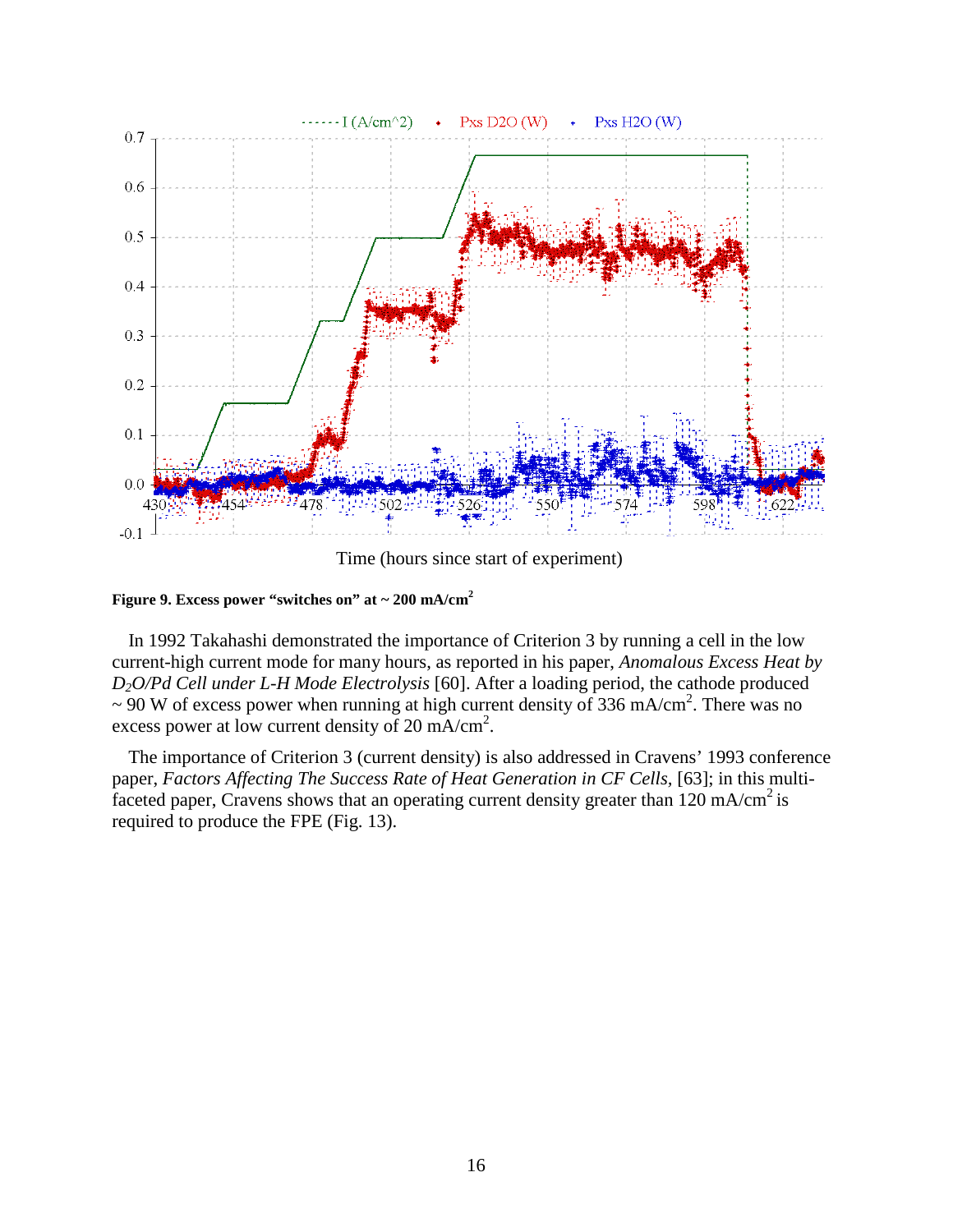

Initial loading – use a slow initial loading

**Figure 10. Cravens shows that low operating current densities will not normally produce the FPE.**

The final paper in Table 4 discussing Criterion 3 (current density) issues was contributed by Storms in 1993 titled, *Some Characteristics of Heat Production Using the "Cold Fusion" Effect* [71]. In Fig. 11 Storms plots his experimental data with three other data sources. Storms shows that some cathodes "switch on" at a lower current density than many others – perhaps because those cathodes have fewer cracks and can load hydrogen more readily. A more typical value in Storms data appears to be  $\sim 100 \text{ mA/cm}^2$ .



**Figure 11. Vertical column is excess power density, W/cm<sup>2</sup>**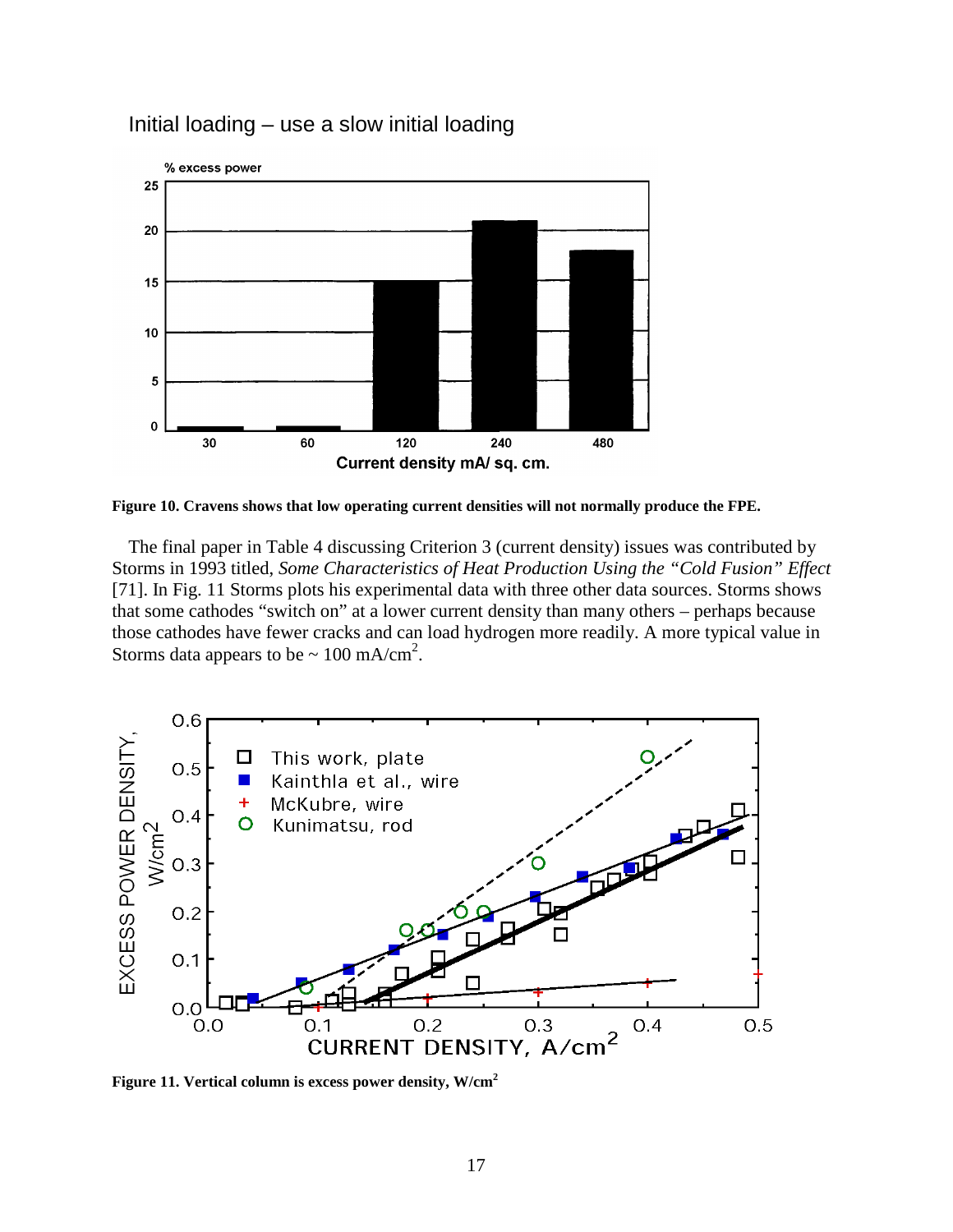### **Criterion 4 (External factors – triggering)**

In the early years of CMNS (1989-1992), long incubation periods were often required to produce the Fleischmann-Pons effect. It seemed all that was required to produce the FPE was a long, low current loading period followed by an even longer high current loading period. As the Lautzenhiser (AMOCO) paper [28] demonstrated, patience was important. This paper, *Cold Fusion: Report on a Recent Amoco Experiment* [28] reported, "It is important to note that if this experiment had been terminated after only one month, the results would have shown no positive energy production."

The 1990 Guruswamy & Wadsworth paper, *Metallurgical Aspects of Cold Fusion Experiments* [26] anticipated the possibility of triggering as mentioned in Table 6 ("need for initiation") but was not attempted.

As far as we could determine, external triggering of the D-Pd system was not reported until 1993. The Bockris paper, *Triggering of Heat and Sub-surface Changes in Pd-D Systems* [62] and the Cravens paper, *Factors Affecting The Success Rate of Heat Generation in CF Cells* [63] reported triggering the FPE with RF at three specific frequencies of 82,365 and 533 MHz and by imposition of magnetic fields greater than about 200 gauss. One to two watts of excess power was observed within a few minutes following cell stimulation.

Two new types of cell stimulation appeared in 2003. Letts and Cravens reported excess power production in their ICCF10 conference paper, *Laser Stimulation of Deuterated Palladium: Past and Present* [149] and Dardik reported excess power from cell stimulation by Superwaves in the ICCF10 conference paper, *Intensification of Low Energy Nuclear reactions Using Superwave Excitation* [148]. Both types of stimulation appear to create dynamic conditions at the cathode surface favorable to triggering the Fleischmann-Pons effect.

The laser effect has been replicated by Storms [151] , McKubre & Tanzella [172] and advanced by Apicella [155] and Violante [162]. Swartz reported observation of the laser effect before 2003 and reported excess power from laser stimulation in his ICCF10 conference paper, *Photo Induced Excess Heat from Laser-Irradiated Electrically Polarized Palladium Cathodes in D2O.* [173].

The Dardik Superwave trigger has been replicated at SRI, with help from Energetics Technologies. The Superwave is built up using a series of rectified sine waves. The idea is to begin with a base frequency and then add harmonics to the base such as 2x, 3x...6x. The Superwave is designed to rise to its peak quickly and decay back to base frequency slowly. Dardik's idea is based on how natural systems oscillate. This same rapid up, slow down cycle is apparently effective in providing a flux of deuterium at the cathode surface. Dynamic surface conditions are evidently effective because the Superwave has been reported to trigger excess power of 100-300% over input power. A few 25 to 1 power gains have been reported using the Superwave trigger.

In 2004, Apicella and collaborators reported in their paper, *Some Recent Results at ENEA* [155] that laser stimulation increased excess power reproducibility from 30% to 90% and that <sup>4</sup>He is detected in amounts commensurate with D+D fusion. It was also reported that P polarization of the laser was required to see the benefits of laser stimulation.

In 2005, Violante and collaborators reported in their paper, *Progress in Excess of Power Experiments with Electrochemical Loading of Deuterium in Palladium* [162] that the P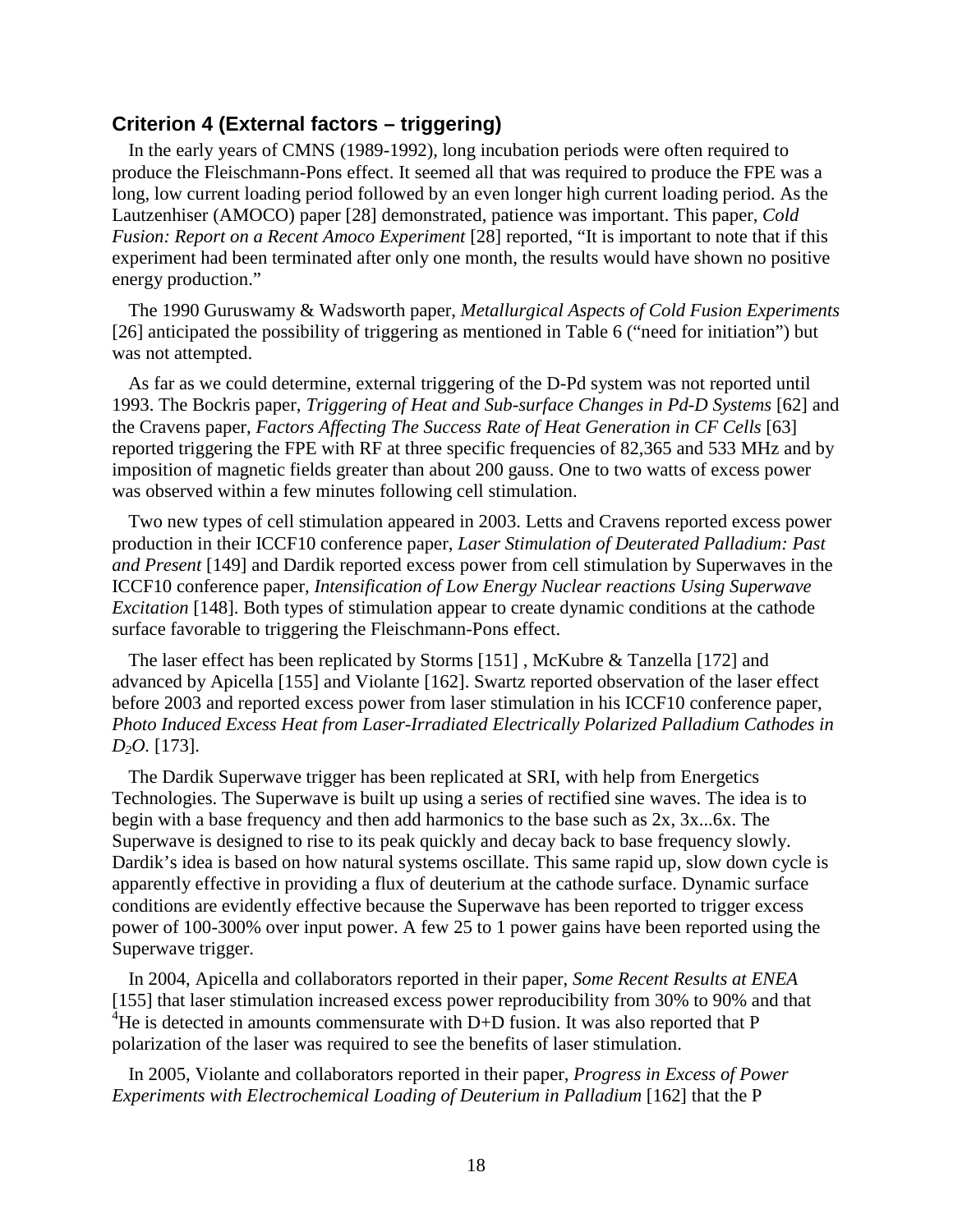polarization is effective because it creates charge separation on the cathode surface. Charge separation on the cathode implies the possibility of creating surface Plasmons (Polaritons) that can interact with the laser. This may be very important as it could provide a connection with Hagelstein's theory and laser stimulated excess power.

Section 4 has discussed several of the papers that demonstrated fulfillment of the four criteria we believe are required to produce the Fleischmann-Pons Effect. These papers are a subset of a larger number of papers that we considered in a statistical analysis of the four enabling criteria.

### **Statistical Analysis of Papers and Enabling Criteria**

The authors selected 167 papers (see references) for this study. These papers reported heat generation from electrolytic systems. As many may recall, it was very difficult for CMNS researchers to get their work published in the two years following the Fleischmann and Pons announcement. We are aware that many viable papers from that period were not included in this study, mainly because they are not yet available in a digital format. Exclusion from this study should not be taken as a judgment about the importance of excluded papers but only their availability. The 167 papers in this study span 18 years, come from vastly different laboratories and were performed by dedicated researchers from a number of political and cultural backgrounds. The diversity of this work is almost as amazing as its consistency, serving as a fair representative sample for statistical input.

Only electrochemical heat papers from the Pd-LiOD system were included in the statistical survey to make the statistics meaningful. Although we directed our efforts to identifying which criteria were fulfilled by each paper, it was not always clear if the criteria were met or not. In those cases, the papers were excluded from the final statistical analysis. Our guiding premise was to allow data into the analysis only if it was clear and unambiguous. We had several alternative ways to signal achievement of each criteria so that more papers could be included. This resulted in 122 papers entering our statistical analysis. The papers were segregated by criterion and each paper was assigned a 1 or 0 based on observation of excess power or not. There were 34 papers in our study that actually measured the D/Pd ratio; there were 49 papers that reported the loading current density; there were 59 papers that reported the operating current density and 122 papers that reported enough data to determine if triggering was used either by increasing the current, the temperature, applying external fields or electromagnetic radiation.

Our analysis shows that there is a 76% overall correlation (Rank) between the four enabling criteria and observation of the Fleischmann-Pons Effect (FPE).

Our analysis of 122 papers shows that if an experimenter met these requirements:

- 1. Loads below 100 mA/cm<sup>2</sup>
- 2. Achieves a loading ratio  $> 0.8$
- 3. Runs above  $500 \text{ mA/cm}^2$
- 4. Applies a trigger to the cathode

Then the probability of producing the FPE was  $\sim$  76%. It is obvious that there is a high degree of correlation between the four enabling criteria and the observation of excess power. It was less obvious to us before completing this study that the measured D/Pd ratio was only correlated to excess power by 26% . We noted several papers in our study that achieved a high measured D/Pd ratio but still failed to produce excess power (see the Isobe paper #138). Further, the operating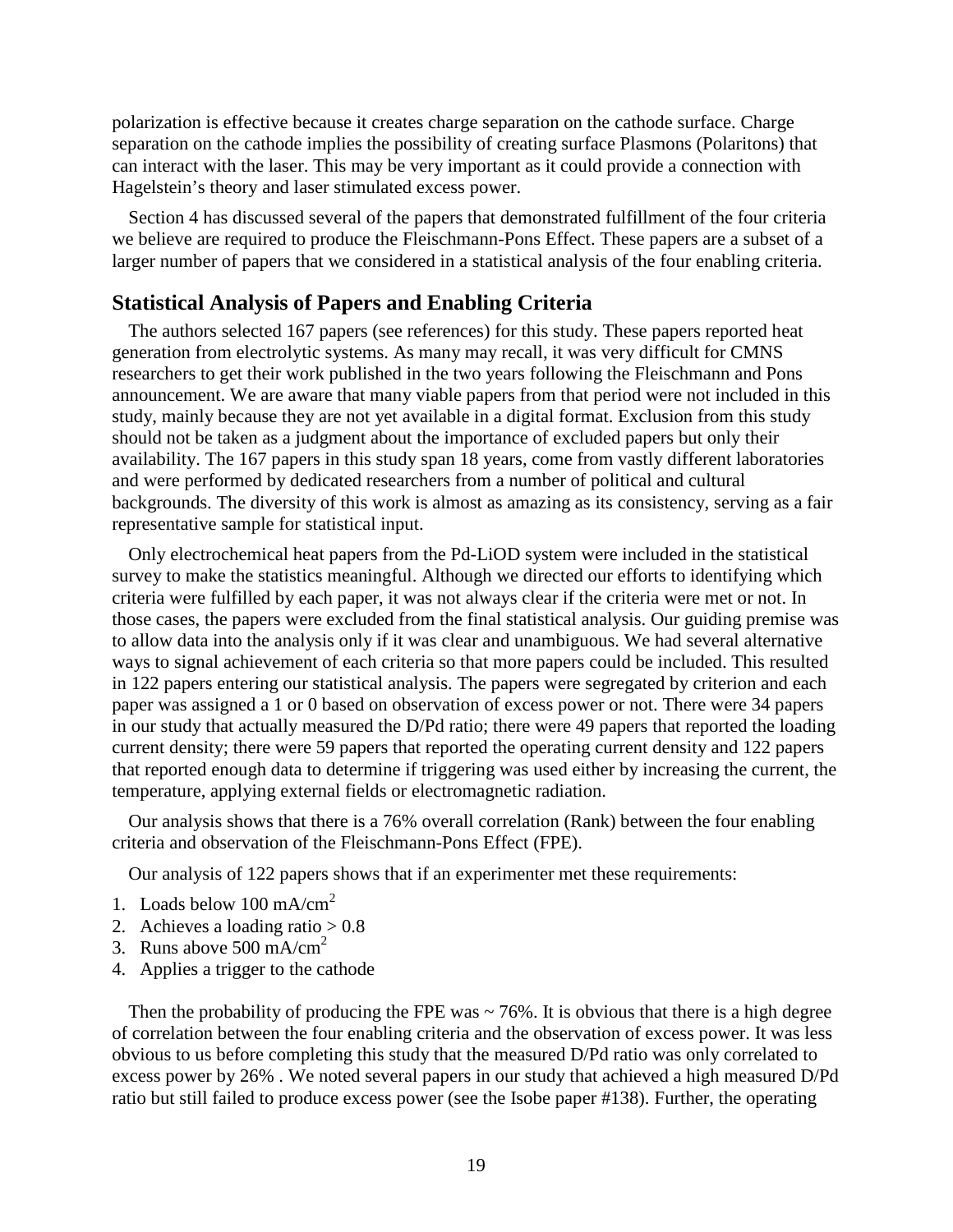current density was only correlated with excess power production by 21%. The loading current density was negatively correlated with excess power at -55%, confirming that a low loading current density makes excess power more likely. Triggering was correlated with excess power at 65%. All negative papers were seen to have failed in fulfilling one or more of the enabling criteria. If we define a Fleischmann-Pons experiment as one that fulfills all four criteria, then none of the early researchers who published negative papers actually performed the Fleischmann-Pons experiment as we know it today.

# **Statistical Analysis of Papers Reporting Measured Parameters**

In order to include a maximum number of papers in our study, we had to rely on indirect methods to determine if a cathode had achieved a high degree of loading. In this section we discuss our results when only measured parameters are included to more fully investigate the roles of various conditions and to provide a more quantitative view.

Although there is not room to describe in detail our operational definitions used in the statistics, it is important to note that the authors tried to assure objective definitions that lead to unambiguous Boolean binary logical notation for each criterion. This approach was taken to span the greatest number of papers. For example, no attempt was made to evaluate "goodness" of chemical protocols or material sources, only that a protocol was mentioned in the paper. If the material source was mentioned then the paper received a binary 1.

The grading for excess heat was based on any claims of excess heat within the paper and not individual cells or cathodes within a series of runs. Thus, each paper was scored by a single binary number based on objective "operational definitions" (specific statistical term) for each of the 4 criteria and the claim of excess heat.

The original individual criteria were scored as a logical 1 if any of the items existed within the paper. This permitted inclusion of 122 papers out of the original 167 papers investigated. The following analysis was done with restricted single element criteria to provide statistical data based on measured parameters only. Since only a few papers addressed all of the specific issues with measurements, this approach results in only 17 papers entering the analysis. There are very few papers which report specific loading ratios, loading current densities, operational current densities and triggering information. This restricted view is presented here, however the authors caution that it may not be desirable to discard over one hundred papers based on a restricted view of what factors are generally thought to be relevant.

The criteria used for this more restricted statistical study are:

- Criterion 1: Is the loading ratio measured at 0.85 D/Pd or greater?
- Criterion 2: Was the initial loading done below 100 mA/ $\text{cm}^2$ ? (lowest listed when several are reported)
- Criterion 3: Was the cell operated at current densities at or above  $200 \text{mA/cm}^2$  (highest listed for multiple listings)
- Criterion 4: Was some triggering or event imposed that would alter the deuterium flux or cause a non-equilibrium condition?
- Excess Heat: Was there any claim of excess heat within the paper?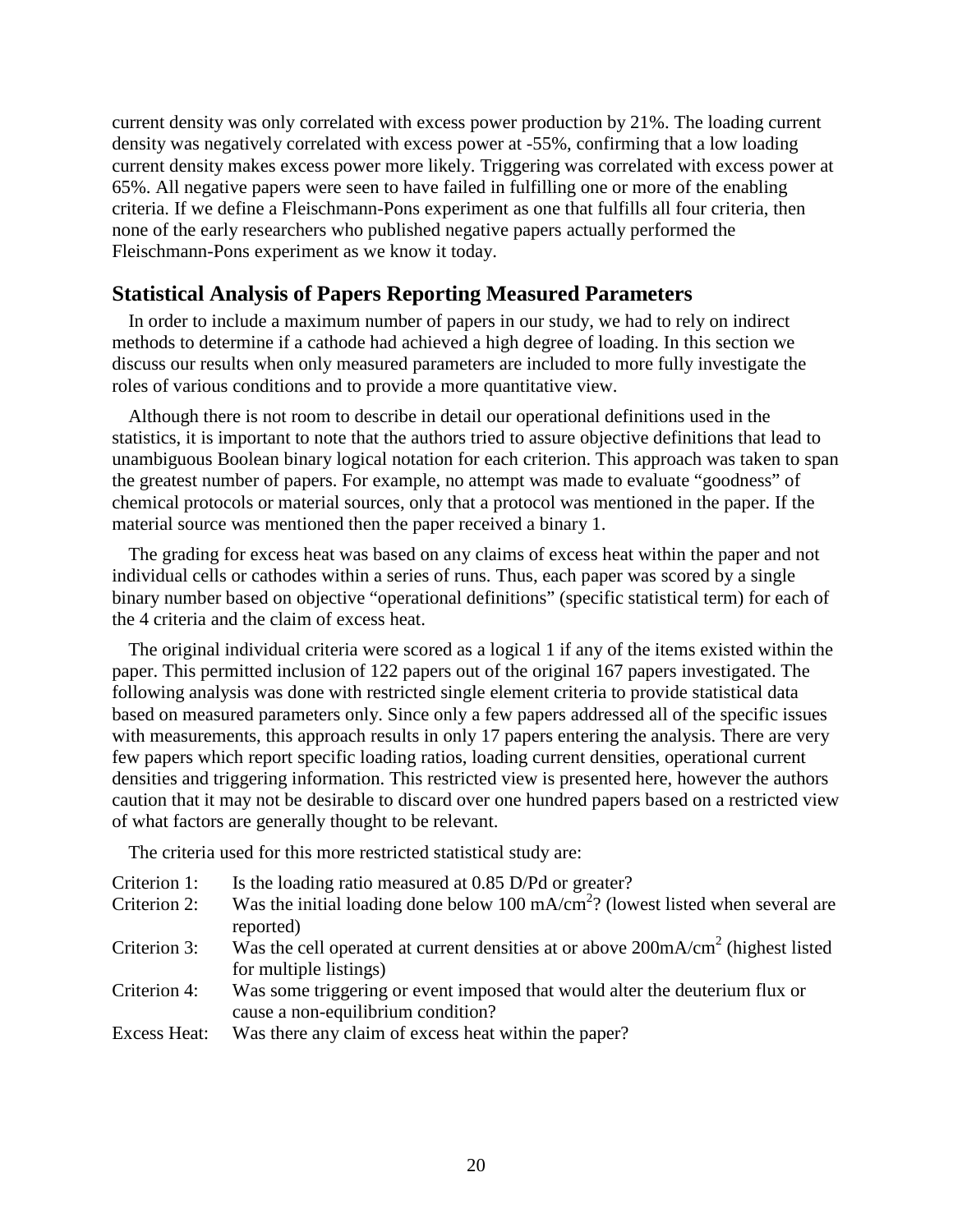When these were used, the following correlations between criteria and excess heat were found:

| Criterion 1: $0.3$ |                                                                                           |
|--------------------|-------------------------------------------------------------------------------------------|
|                    | Criterion 2: -0.5 (negative correlation indicates lower current densities are beneficial) |
| Criterion 3: $0.2$ |                                                                                           |
| Criterion 4: $0.7$ |                                                                                           |

Correlation of average of criteria for individual papers: 0.6

Note that significant figures were decreased to reflect more uncertainty due to the reduced number of papers in the restricted study. It is interesting to note that our analysis shows that the loading ratios may not be as significant as many would expect and that the presence of dynamic conditions appears more significant than many would expect. It is important to repeat that "correlation is not causation" and that some researchers have used conditions and materials that result in excess heat at lower ratios and that some fail to see excess at higher ratios. However it remains important for researchers to consider materials, loading, running currents and dynamic conditions.

As we have stated previously, not all experiments that fulfill all enabling criteria will produce the FPE. However, the most likely outcome of an experiment that failed to meet one or more criteria was failure; the most likely outcome for an experiment meeting all criteria was success.

The 122 paper subset we used for this study clearly addressed the criteria used for statistical input; however, they are just a representative sample of the field of electrochemical heat production. It is important to note that our results were statistically significant across many different calorimeters, different cathode geometries, electrolyte concentrations, research groups and spanned 18 years. The criteria are difficult to achieve but once achieved there is a high correlation with the expected outcome of excess power production. There is a clear indication that there is a reproducible Fleischmann-Pons effect but in the minds of some there is still more doubt than certainty.

#### **Quantifying Certainty for the Fleischmann-Pons Effect**

As experimentalists, we believe what we can measure but how do we measure what we believe? How do we compute the certainty level of what we believe to be observational fact? This problem is not new.

History teaches that Laplace used probability theory in conjunction with five or six independent astronomical observations to show that Newton's laws govern celestial mechanics with a certainty of 99% [168]. Colleagues have recently suggested to us that perhaps a similar approach could be used to estimate the certainty associated with the Fleischmann-Pons Effect.

Modern seekers of truth use a computerized version of Laplace's approach. The method is based on Bayesian network analysis and is well outside of our realm of experience and the scope of this review. We will, however, quote some interesting results [169].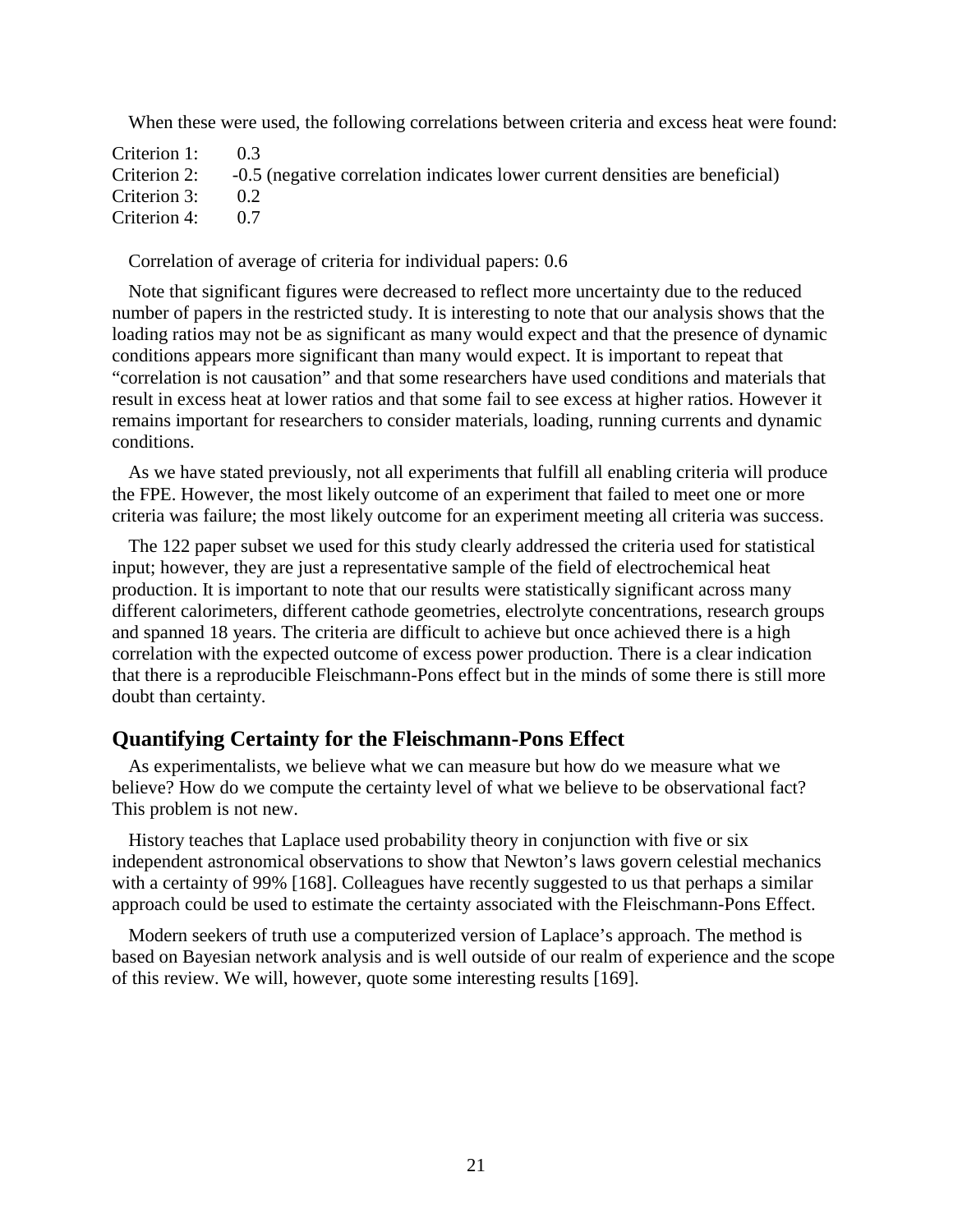#### **The Bayesian Network**

Johnson and Melich developed a Bayesian network over the last 3 years that captures the basic relationship among the key logic elements of the Fleischmann-Pons experiments to be considered in the Bayesian network.



#### **Figure 12. Bayesian logic network for quantifying belief in the Fleischmann-Pons Effect**

Figure 12, above, shows the logical relationships between the propositions that the FPE is real, given a number of confirming experiments. The starting assumption is that the FPE is only 10% certain to be a real effect and the experimenters are reliable only 75% of the time. Bayesian software from the Laboratory of Computer Intelligence, University of British Columbia was used to carry out the calculation.

Output from the software package is tabulated in table 8 as 5 positive experiments were reported.

| Author              | Year | Real | Not Real |
|---------------------|------|------|----------|
| F&P                 | 1989 | 10%  | 90%      |
| Kainthla            | 1989 | 31%  | 69%      |
| Appleby             | 1990 | 64%  | 36%      |
| Arata & Zhang       | 1990 | 87%  | 13%      |
| Guruswamy           | 1990 | 96%  | 4%       |
| Lautzenhiser(Amoco) | 1990 | 99%  | 1%       |

**Table 9. Certainty of the FPE over time as replications are reported**

With the Amoco experiment, the certainty that the FPE is a real effect has reached 99%; Since the Amoco experiment, more than one hundred positive electrochemical heat experiments have been reported. It is clear that more than one hundred positive experiments from several countries, using isoperibolic, mass flow and Seebeck calorimetry methods suggest a very high degree of certainty in the Fleischmann-Pons Effect [FPE].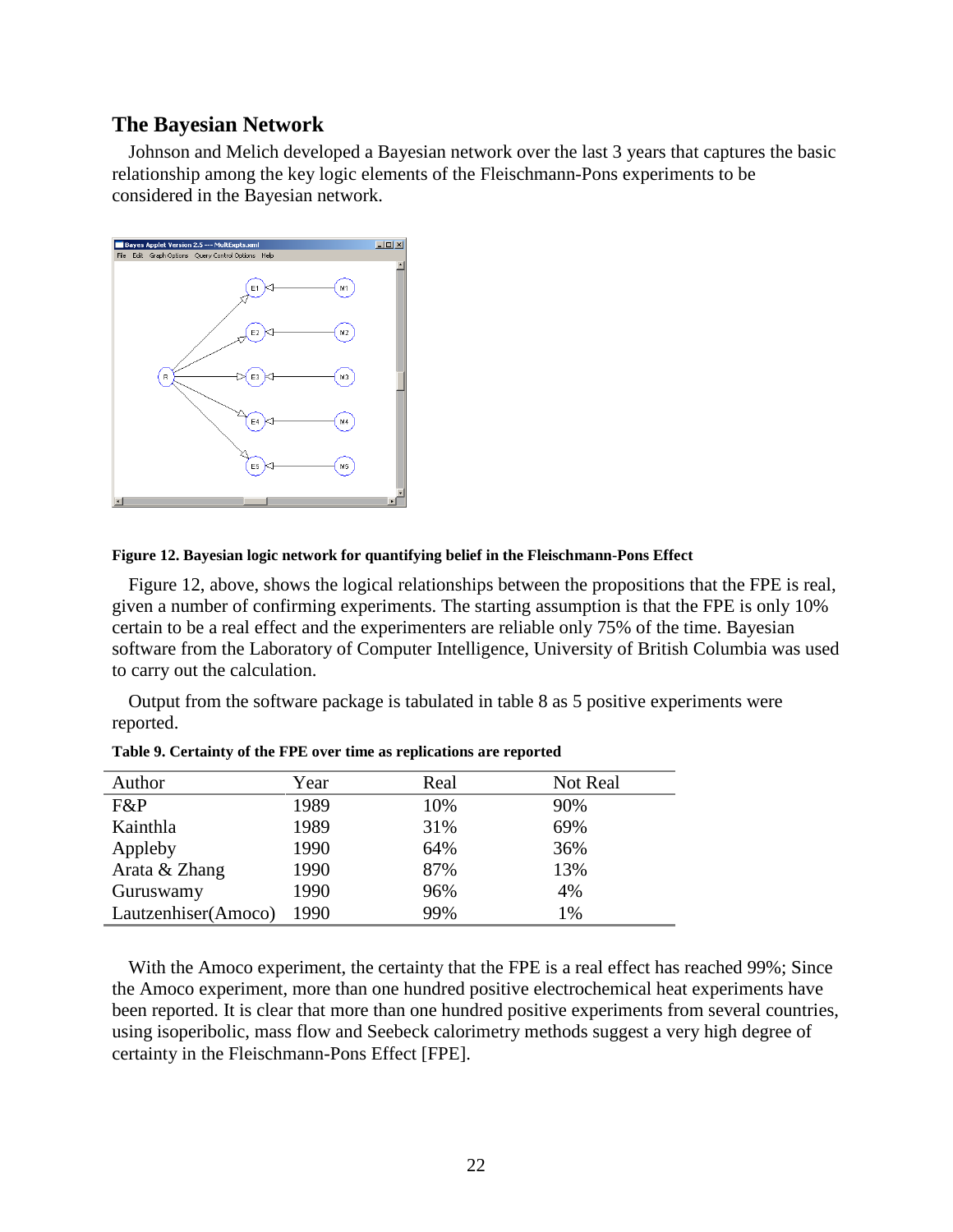A colleague, Dr Tom Grimshaw, suggests that the quality of evidence for the FPE surpassed the 90% certainty level 18 years ago and should now be considered "beyond a reasonable doubt" – a well known phrase from our criminal justice system. [171]

#### **Another Form of Certainty**

While we recognize the value of Bayesian analysis, as experimentalists we respond to experimental results more than probabilities. We would like to close with a result from our experimental history (Fig. 13). As experimentalists, we believe these three results suggest certainty in the fact that the Fleischmann-Pons Effect is real. These three independent experiments produced nearly identical results in three vastly different calorimeters, in three very different laboratories and spanned 17 years. Further, all three experiments reproduced perfectly the endothermic precursor to the Fleischmann-Pons heat effect.

Note the sudden dip in cell temperature or excess power just before each cell goes exothermic. We have observed this effect many times since the early nineties and consider it to be a reliable marker for the FPE.

# Three Independent Experiments Showing the Fingerprint of the FPE



**Figure 13. Three independent experiments show nearly identical results and span 17 years. The Guruswamy experiment shows cell temperature, the SRI experiment shows excess power and the Letts-Cravens experiment shows delta T. All three experiments show the endothermic precursor to the FPE.**

#### **Summary**

Our review has attempted to show that more than one hundred electrochemical heat experiments have taught us that there are basically four criteria that must be fulfilled in order to see the Fleischmann-Pons effect with any degree of reliability. We also showed rather clearly that many of the early experiments failed because they did not fulfill one or more of the required criteria.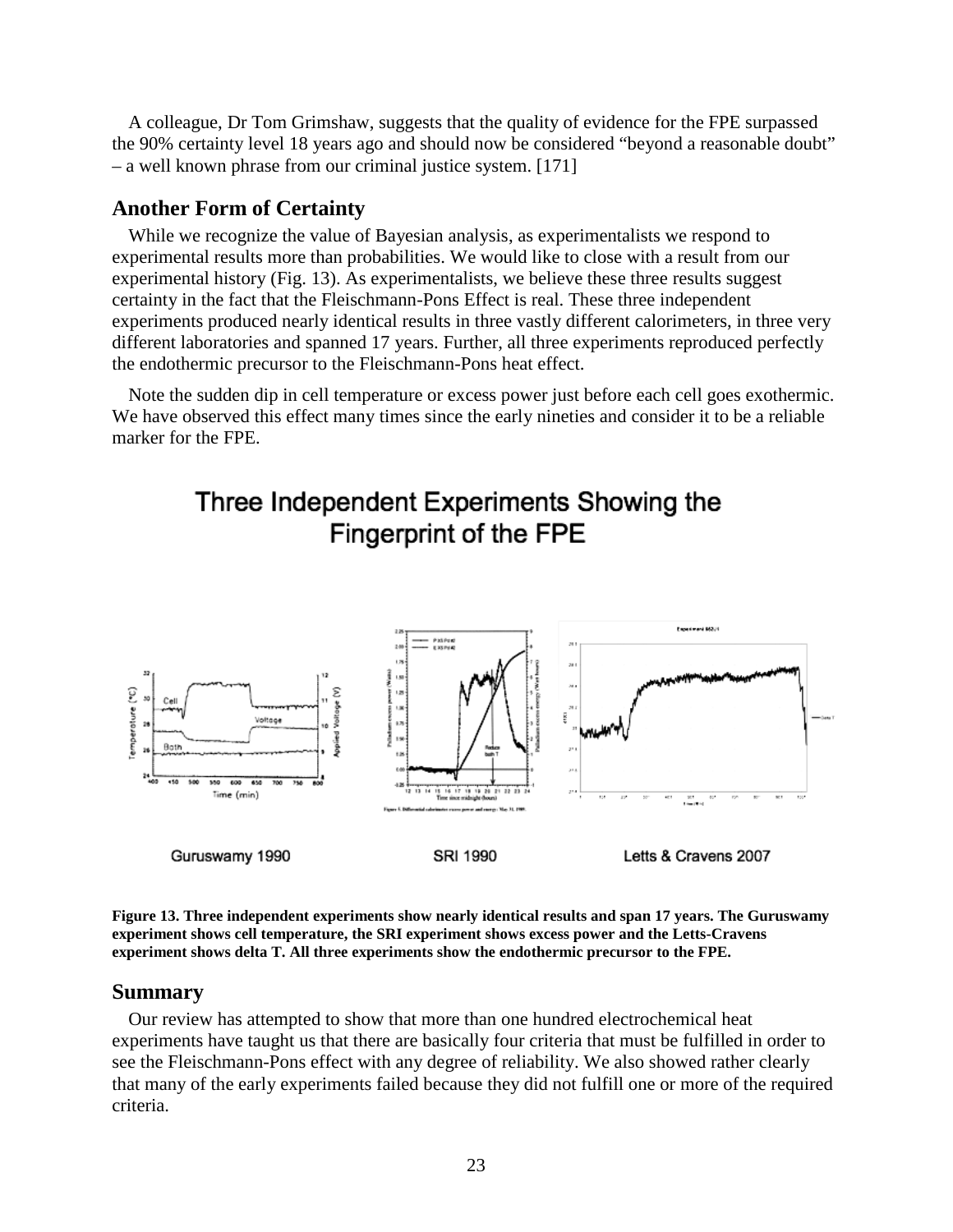We have shown that there is a high degree of statistical correlation between fulfillment of the four criteria and success in producing the FPE. We briefly quoted a method to estimate how certain we are that the Fleischmann-Pons Effect is real. The Bayesian method tells us that by 1990 the Fleischmann-Pons effect had attained a certainty of 99%. This suggests to us that our field of CMNS deserves admission to the mainstream scientific community as a legitimate field of study – as an idea whose time has come.

## **Acknowledgments**

We would like to acknowledge and thank Jed Rothwell, Ed Storms, Dieter Britz, Bill Collis and Steve Krivit for their diligent archival/historical work in preserving the record of CMNS. Our review was based largely upon their work. We also thank Dave Nagel and Mike Melich for this opportunity to share our common history.

# **References 1989-2007**

- 1. 1989, Pons and Fleischmann, Electrochemically Induced Nuclear Fusion of Deuterium. Journal of Electroanalytical Chemistry, 261 (March, 1989) 301-308.
- 2. 1989, Armstrong et al., Some Aspects of Thermal Energy Generation During the Electrolysis of  $D_2O$  Using a Palladium Cathode, Electrochimica Acta, Vol. 34, pp1319-1322 1989.
- 3. 1989, Armstrong et al., A Long-Term Calorimetric Study of the electrolysis of  $D_2O$  Using Palladium cube Cathodes, Journal of Electroanalytical Chemistry, 272 (1989) 293-297.
- 4. 1989, Balej et al., Energy Balance of  $D_2O$  electrolysis with a Palladium Cathode Part II, Experimental Results, Journal of Electroanalytical Chemistry, 278 (1990) 99-117.
- 5. 1989, Blaser et al., Experimental Investigation of Cold Fusion Phenomena in Palladium, Chimia 43 9(1989) 22-268.
- 6. 1989, Chu et al., Search for the Proposed Cold Fusion of D in Pd, Modern Physics Letters B Vol. 3, No 10 (1989) 753-760.
- 7. 1989 Ikeya and Miyamaru, Chemical Heat Production of Pd Electrode Electrolytically Charged with Deuterium and Hydrogen, Chemistry Express, Vol. 4 No. 9, pp 563-566 (1989).
- 8. 1989, Kainthla et al., Sporadic Observation of the Fleischmann-Pons Heat Effect, Electrochimica Acta, Vol. 34, No. 9,pp 1315-1318, 1989.
- 9. 1989, Kainthla et al., Eight Chemical Explanations of the Fleischmann-Pons Effect, Int. J. Hydrogen Energy, Vol. 14, No. 11, pp 771-775, 1989.
- 10. 1989, Lewis et al., Searches for Low Temperature Nuclear Fusion of Deuterium in Palladium, Nature, Vol. 340 August 17, 1989.
- 11. 1989, Ohashi and Morozumi, Decoding of Thermal Data in Fleischmann and Pons Paper, Journal of Nuclear Science and Technology, 6(7), pp729-732.
- 12. 1989, Santhanam et al., Electrochemically Initiated Cold Fusion of Deuterium, Indian Journal of Technology, Vol. 27, April 1989, pp 175-177.
- 13. 1989, Santhanam et al., Excess Enthalpy during Electrolysis of  $D_2O$ , Current Science, October 20, 1989, Vol. 58, No. 20.
- 14. 1989, Shapovalov, Test for Additional Heat Evolution in Electrolysis of Heavy Water with Palladium cathode, JETP Lett., Vol. 50, No. 3, 10 Aug 1989.
- 15. 1989, Williams et al., Upper Bounds on "Cold Fusion" in Electrolytic Cells, Nature, Vol. 342 – 23 November 1989.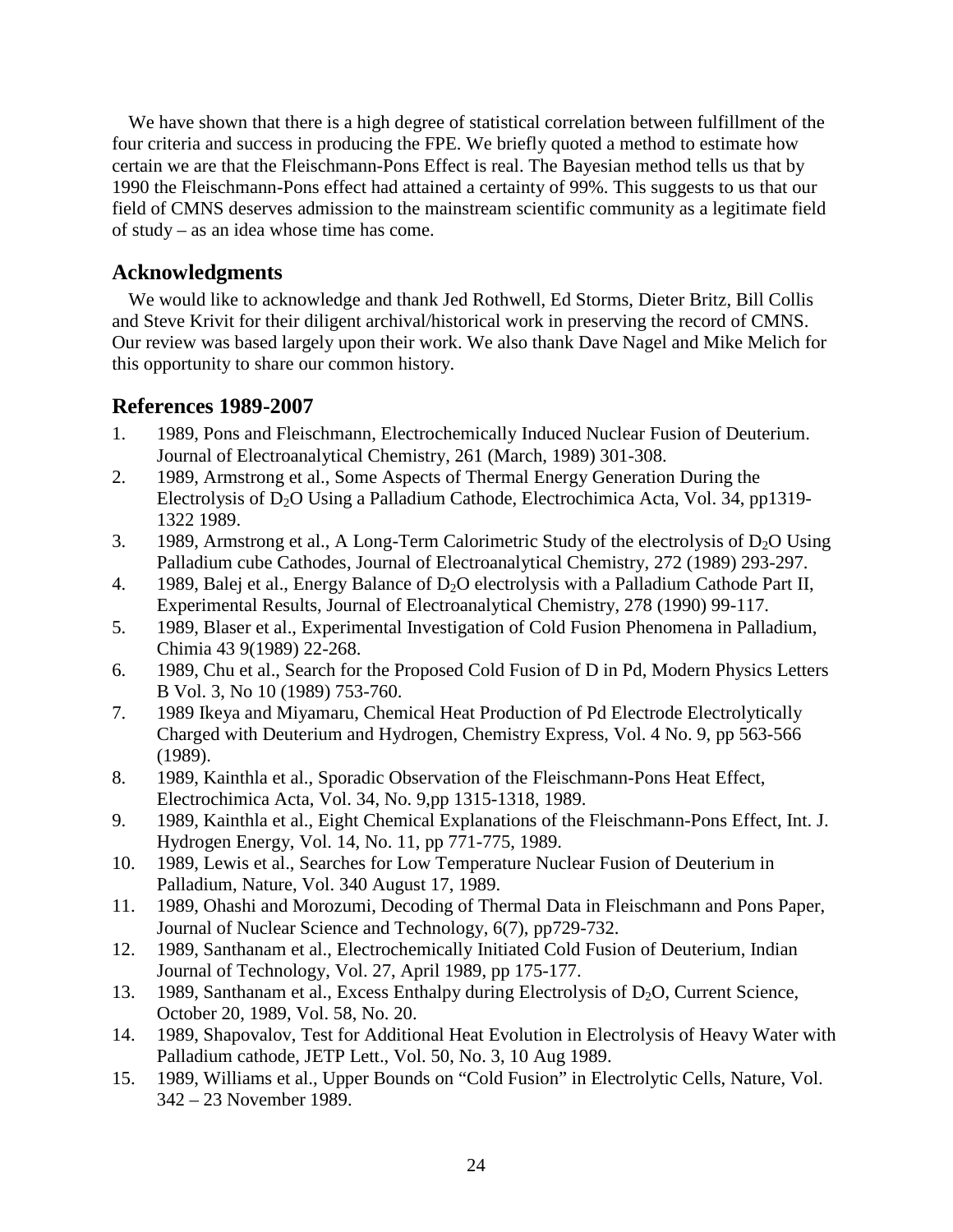- 16. 1990, An et al., Calorimetric Investigation of Electrochemically Induced Nuclear Fusion of Deuterium, Thermochimica Acta, 183 (1991) 107-115
- 17. 1990 Appleby et al., Anomalous Calorimetric Results During Long-Term Evolution of Deuterium on Palladium from Alkaline Deuteroxide Electrolyte, 1st Annual Conference on Cold Fusion, May 1990.
- 18. 1990, Arata and Zhang, Achievement of Intense "Cold" Fusion Reaction, Proc. Japan Acad., 66 Series B (1990).
- 19. 1990, Arata and Zhang, "Cold" Fusion Caused by a Weak "On-Off" Effect, Proc. Japan Acad., 66, Series B (1990).
- 20. 1990, Arata and Zhang, Corroborating Evidence for "Cold" Fusion Reaction, Proc. Japan Acad., 66, Series B (1990).
- 21. 1990, Birgul et al., Electrochemically Induced Fusion of Deuterium Using Surface Modified Palladium Electrodes,
- 22. 1990, Bosch, Electrochemical Cold Fusion Trials at IPP Garching, Journal of Fusion Energy, Vol. 9, No. 2, 1990.
- 23. 1990, Brudanin et al., Does Cold Nuclear Fusion Exist? Physics Letters A. Vol. 146, No 6.
- 24. 1990, Fleming et al., Calorimetric Studies of electrochemical Incorporation of Hydrogen Isotopes into Palladium, Journal of Fusion Energy, Vol. 9, No. 4 1990.
- 25. 1990 Gozzi et al., Evidences for Associated Heat Generation and Nuclear Products Release in Palladium Heavy-Water Electrolysis, IL. Nuovo Cimento, Vol. 103A, N. 1.
- 26. 1990 Guruswamy and Wadsworth, Metallurgical Aspects of Cold Fusion Experiments, First Annual Conference on Cold Fusion, 1990.
- 27. 1990, Jow et al., Calorimetric Studies of Deuterated Pd electrodes.
- 28. 1990, Lautzenhiser and Phelps, Cold Fusion: Report on a Recent Amoco Experiment, unpublished company report 1990.
- 29. 1990, Lewis and Skold, A phenomenological Study of the Fleischmann-Pons Effect, Journal of Electroanalytical Chemistry, 294 (1990) 275-288.
- 30. 1990, Longhurst et al, An Investigation of Energy Balances in Palladium Cathode Electrolysis Experiments, Journal of Fusion Energy, Vol. 9, No. 3 1990.
- 31. 1990, McCracken et al., In Search of Nuclear Fusion in Electrolytic Cells and in Metal/Gas Systems, Journal of Fusion Energy, Vol. 9, No. 2, 1990.
- 32. 1990 McKubre et al., Calorimetry and Electrochemistry in the D/Pd System, First Annual Conference on Cold Fusion 1990.
- 33. 1990, Miles et al., Electrochemical Calorimetric Studies of the Cold Fusion Effect, First Annual Conference on Cold Fusion, 1990.
- 34. 1990, Miles et al., Electrochemical Calorimetric Evidence for Cold fusion in the Palladium-deuterium System, Journal of Electroanalytical Chemistry, 296 (1990) 241-254.
- 35. 1990, Noninski & Noninski, Determination of the Excess Energy Obtained during the Electrolysis of Heavy Water, Fusion Technology, Vol. 19, p 364, Mar 1991.
- 36. 1990, Oriani et al., Calorimetric Measurements of Excess Power Output during the Cathodic charging of Deuterium into Palladium, Fusion Technology, Vol. 18 Dec 1990.
- 37. 1990, Oyama et al., Electrochemical Calorimetry of  $D_2O$  Electrolysis using a Palladium Cathode – an Undivided, Open Cell System, The Chemical Society of Japan, 63, 2659- 2664 (1990).
- 38. 1990, Fleischmann et al., Calorimetry of the Palladium-Deuterium-Heavy Water System, J. Electroanalytical Chemistry, 287 (1990) 293-348,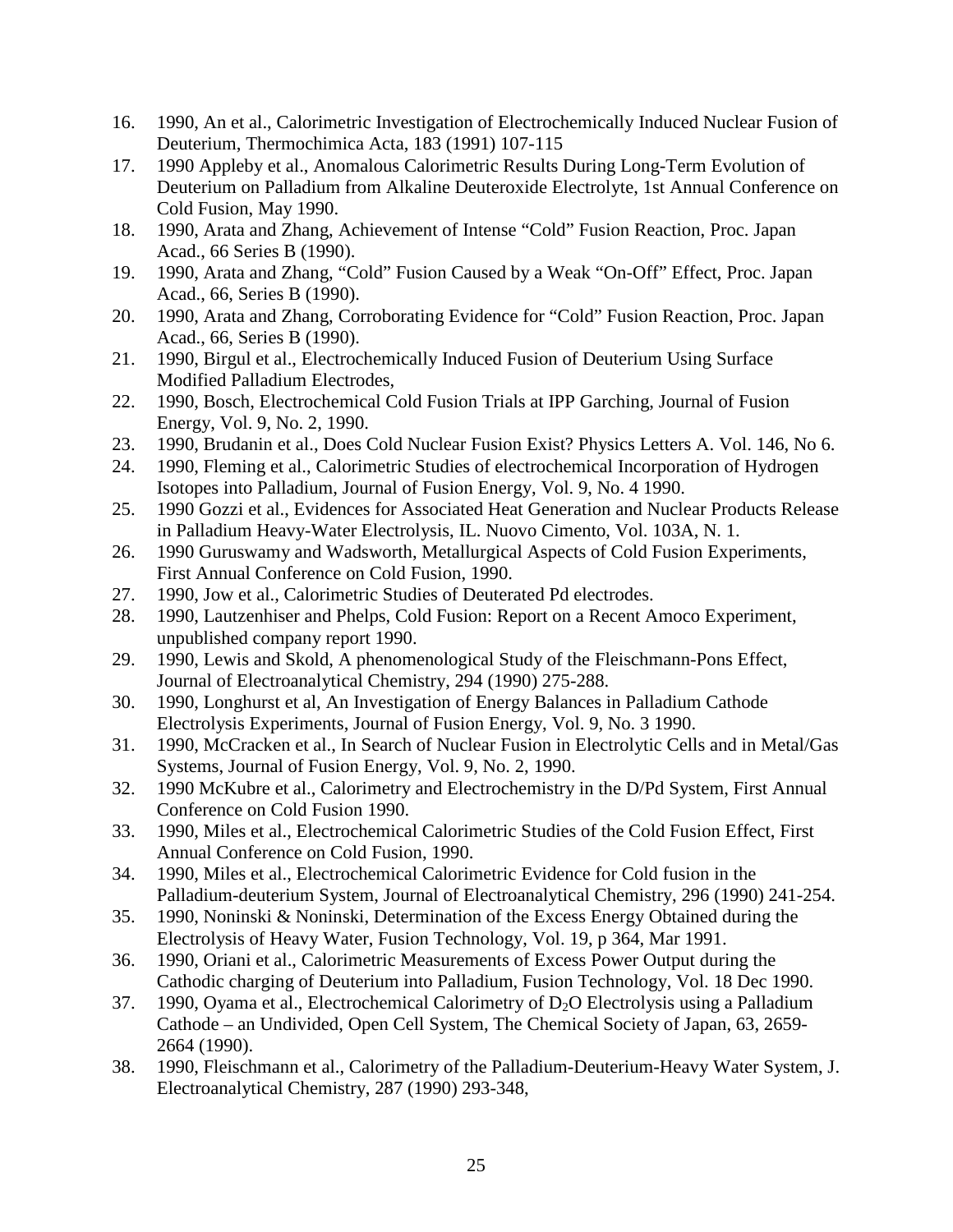- 39. 1990, Redey et al., Calorimetric Measurements on Electrochemical Cells with Pd-D Cathodes, Fusion Energy, Vol. 9, No. 3 1990.
- 40. 1990, Rock et al., Energy Balance in the Electrolysis of Water with a Palladium Cathode, Journal of Electroanalytical Chemistry, 293 (1990), 261-267.
- 41. 1990, Schreiber et al., Recent Experimental Results on the Thermal Behavior of Electrochemical cells in the Hydrogen-Palladium and Deuterium-Palladium Systems, 8th World Hydrogen Energy Conference, 1990.
- 42. 1990 Scott et al., Measurement of Excess Heat and Apparent Coincident Increases in the Neutron and Gamma-Ray Count Rates During the Electrolysis of Heavy Water, Fusion Technology, Vol. 18, P 103, Aug 1990.
- 43. 1990, Scott et al., Preliminary Investigation of Possible Low-Temperature Fusion, Fusion Energy, Vol. 9, No. 2, 1990.
- 44. 1990, Stillwell et al., Electrochemical Calorimetric Studies on the Electrolysis of Water and Heavy Water  $(D_2O)$ , Fusion Energy, Vol., 9, No. 3, 1990.
- 45. 1990, Szpak et al., Electrochemical Charging of Pd Rods, Journal of Electrochemistry, 309 (1991)273-292.
- 46. 1990 Szpak et al., On the Behavior of Pd Deposited in the Presence of Evolving Deuterium, Journal of Electroanalytical Chemistry, 302 (1991).
- 47. 1990, Wiesmann, Examination of Cathodically Charged Palladium Electrodes for Excess Heat, Neutron Emission, or Tritium Production, Fusion Technology, Vol. 17, March 1990.
- 48. 1991, Lewis, Some Regularities and Coincidences in Thermal, Electrochemical and Radiation Phenomena Observed in Experiments at Studsvik o the Fleischmann-Pons Effect, Journal of Electroanalytical Chemistry, 316 (1991) 353-360.
- 49. 1991, McKubre et al., Isothermal Flow Calorimetric Investigation of the D/Pd System, Second Annual Conference on Cold Fusion.
- 50. 1991, Noninski and Noninski, Determination of the Excess Energy Obtained During the Electrolysis of Heavy Water, Fusion Technology, Vol., 19, March 1991.
- 51. 1991, Shirai et al., Some Experimental Results Relating to Cold Nuclear Fusion, Bull. Inst. Chem. Res., Kyoto University, Vol. 69, No. 5-6, 1991.
- 52. 1991, Szpak et al., Charging of the Pd/nH System: role of the Interphase, Journal of Electroanalytical Chemistry, 337 (1992) pp 147-163.
- 53. 1992, Celani et al., Measurements of Excess Heat and Tritium during Self-Biased Pulsed Electrolysis of Pd-D2O, Third International conference on Cold Fusion, Nagoya, Japan 1992.
- 54. 1992, Kunimatsu et al., Deuterium Loading Ratio and Excess Heat Generation During Electrolysis of Heavy Water by a Palladium Cathode in a Closed Cell Using a Partially Immersed Fuel Cell Anode, Third International Conference on Cold Fusion, Nagoya, Japan 1992.
- 55. 1992, Fleischmann and Pons, Calorimetry of the Pd/D<sub>2</sub>O System: from Simplicity Via Complications to Simplicity, Third International Conference on Cold fusion, Nagoya, Japan, 1992.
- 56. 1992, McKubre et al., Excess Power Observations in Electrochemical Studies of the D/Pd System: the Influence of Loading, Third International Conference on Cold Fusion, Nagoya, Japan 1992.
- 57. 1992, Noninski, Excess Heat during the Electrolysis of a Light Water Solution of  $K_2CO_3$ with a Nickel Cathode, Fusion Technology, Vol. 21, March 1992.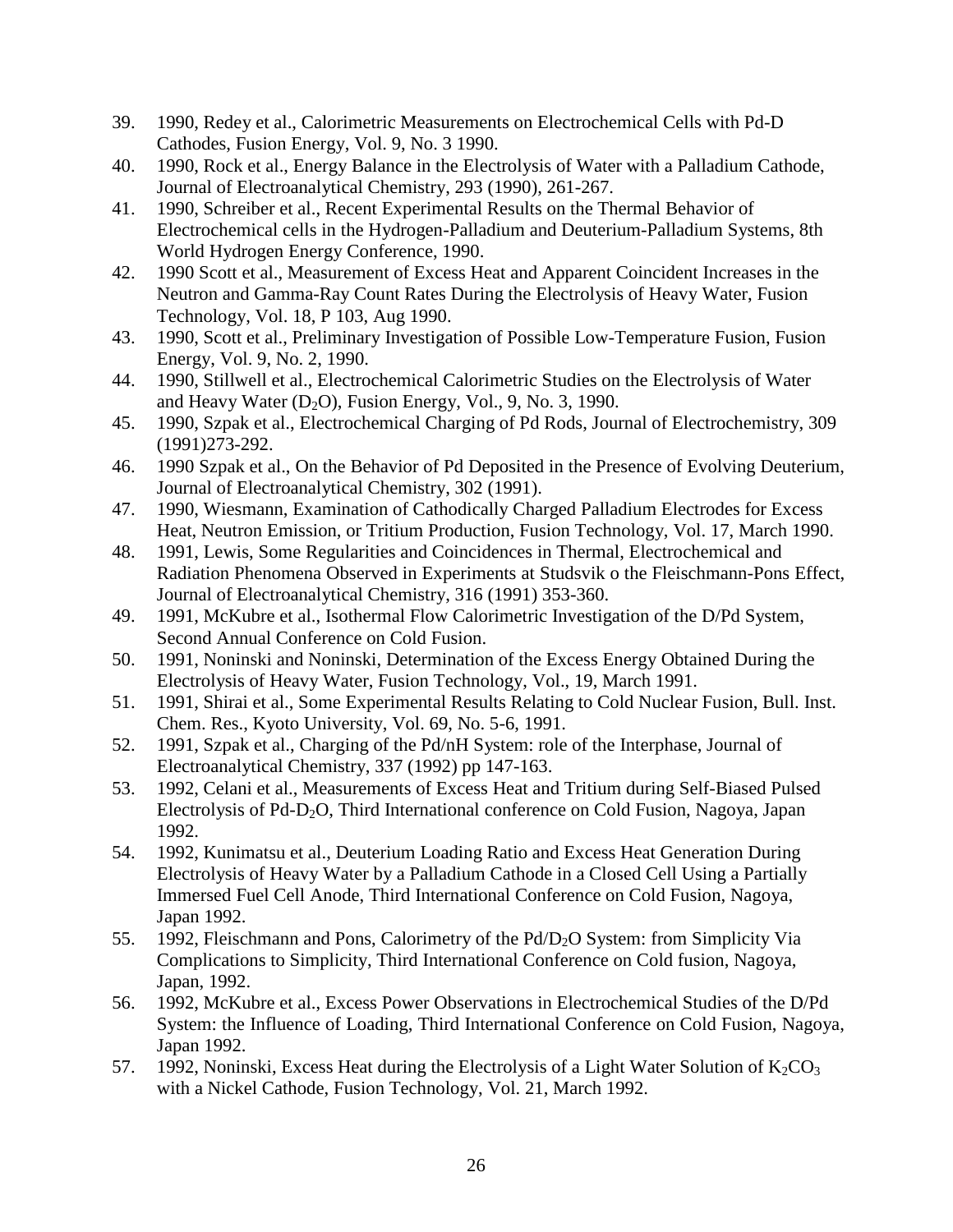- 58. 1992, Ray et al., The Fleischmann-Pons Phenomenon a Different Perspective, Fusion Technology, Vol. 22, Nov. 1992.
- 59. 1992, Takahashi, A. et al., Excess Heat and Nuclear Products by  $D_2O/Pd$  Electrolysis and Multibody Fusion, International Journal of Applied Electromagnetics in Materials 3 (1992) 221-230.
- 60. 1992, Takahashi et al., Anomalous Excess Heat by  $D_2O/Pd$  Cell under L-H Mode Electrolysis, Third International ICCF, Nagoya, Japan, 1992.
- 61. 1993, Bertalot et al., Study of Deuterium Charging in Palladium by the Electrolysis of Heavy Water: Excess Heat Production, Il Nuovo Cimento, Vol. 15 D N 11, Nov 1993.
- 62. 1993, Bockris et al., Triggering of Heat and Sub-surface Changes in Pd-D Systems, Fourth International Conference on Cold Fusion, Maui, Hawaii 1993.
- 63. 1993, Cravens, Factors Affecting The Success Rate of Heat Generation in CF Cells. Fourth International Conference on Cold Fusion, Maui, Hawaii 1993.
- 64. 1993, Hasegawa et al., Observation Of Excess Heat During Electrolysis of 1M LiOD in a Fuel Cell Type Closed Cell, Fourth International Conference on Cold Fusion 1993.
- 65. 1993, Lyakov et al., Anomalous Heat Release in the Pd/PdO System Electrolytically Saturated with Hydrogen, Russian Journal of Physical Chemistry, Vol. 67, No. 3, 1993.
- 66. 1993, Miles et al., Correlation of Excess Power and Helium Production during  $D_2O$  and H2O Electrolysis using Palladium Cathodes, Journal of Electroanalytical Chemistry, 346 (1993) 99-117.
- 67. 1993, Notoya, Cold Fusion by Electrolysis in a Light Water-Potassium Carbonate Solution with a Nickel Electrode, Fusion Technology Vol. 23 Sept 1993.
- 68. 1993, Ohmori and Enyo, Excess Heat Evolution during Electrolysis of  $H_2O$  with Nickel, Gold, Silver and Tin Cathodes, Fusion Technology, Vol.24 Nov 1993.
- 69. 1993, Pons and Fleischmann, Heat after Death, Fourth International Conference on Cold Fusion, Maui, Hawaii 1993. (No digital Copy)
- 70. 1993, Quickenden and Green, A Calorimetric Study of the Electrolysis of  $D_2O$  and  $H_2O$  at Palladium Cathodes, Journal of Electroanalytical Chemistry, 344 (1993) 167-185.
- 71. 1993, Storms, Some Characteristics of Heat Production Using the "Cold Fusion" Effect, Fourth International Conference on Cold Fusion, Maui, Hawaii 1993.
- 72. 1993, Storms, Measurements of Excess Heat from a Pons-Fleischmann-Type Electrolytic Cell Using Palladium Sheet, Fusion Technology, 1993, 23, p 230.
- 73. 1993, SUN Da-Lin et al., An Explanation for the Abnormal Temperature Rise of Palladium Cathode During Electrochemical Deuterium Charging, Science in China (Series A), Vol. 36, No. 12.
- 74. 1994, De Ninno and Violante, Study of Deuterium Charging in Palladium by Electrolysis of Heavy Water, Fusion Technology, Vol. 26, Dec. 1994.
- 75. 1994, Focardi et al., Anomalous Heat Production in Ni-H Systems, Il Nuovo Cimento, Note Brevi, Vol. 107A N 1.
- 76. 1994, McKubre, Isothermal Flow Calorimetric Investigations of the D/Pd and H/Pd Systems, Journal of Electroanalytical Chemistry, 1994, 368, p55.
- 77. 1994, Miles et al., Anomalous Effects Involving Excess Power, Radiation and Helium Production during D<sub>2</sub>O Electrolysis Using Palladium Cathodes, Fusion Technology, Vol. 25, 1994.
- 78. 1994, Szpak et al., Absorption of Deuterium in Palladium Rods: Model vs. Experiment, LENR-CANR.org, 1994.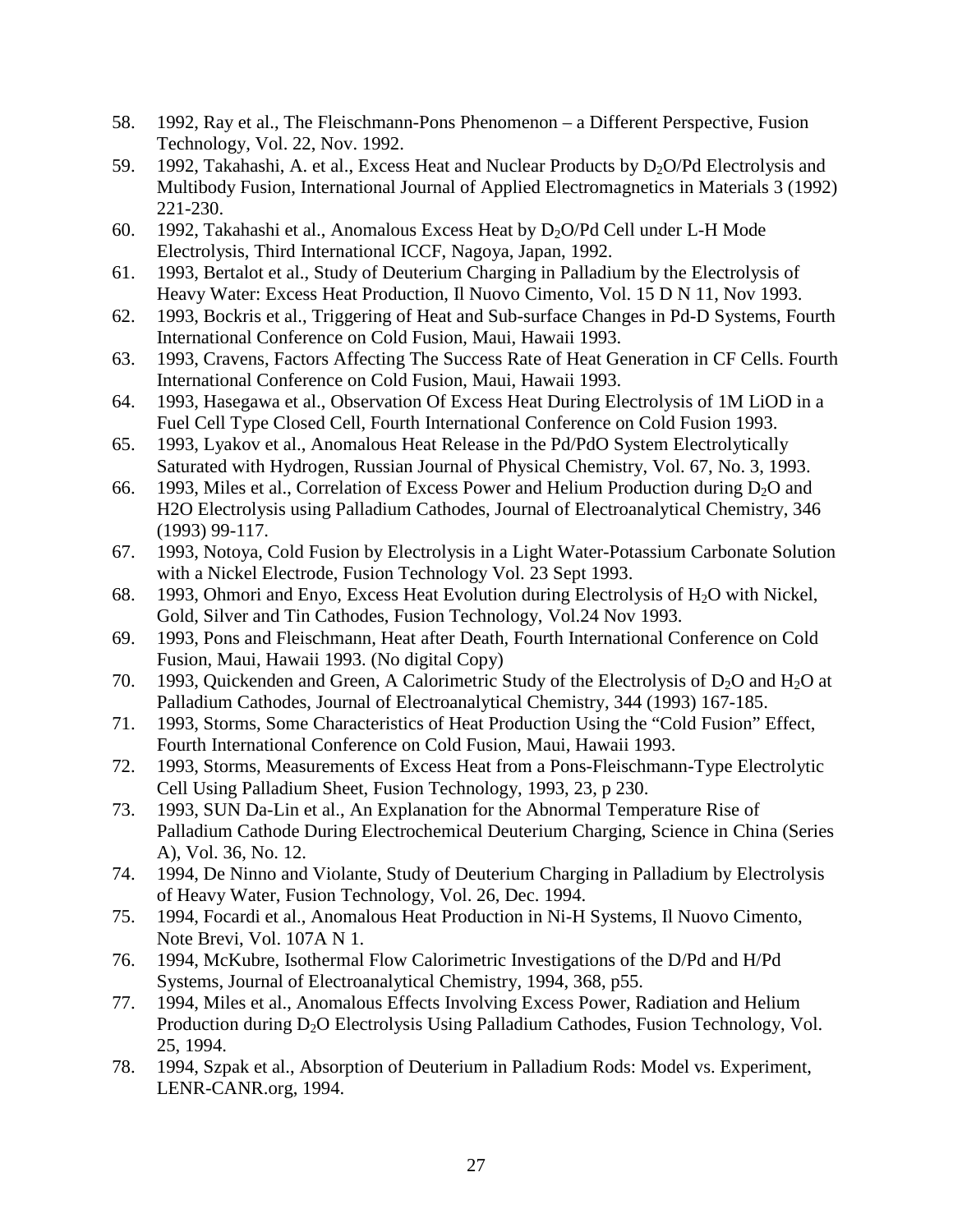- 79. 1994, Szpak et al., Deuterium Uptake during Pd-D Codeposition, Journal of Electroanalytical Chemistry, 379 (1994) 121-127.
- 80. 1995, Celani et al., Study of Deuterium Charging Behavior in Palladium and Palladium Alloy Plates, Changing Surface Treatments, by micro-second Pulsed Electrolysis, ICCF5 Conference, Monte Carlo 1995.
- 81. 1995, Jones et al., Faradaic Efficiencies Less than 100% during Electrolysis of Water Can Account for reports of Excess Heat in "Cold Fusion" Cells, Journal of Phys. Chem. 1995, 99, 6973-6979.
- 82. 1995, Lipson et al., The Nature of excess Energy Liberated in a Pd/PdO Heterostructure Electrochemically Saturated with Hydrogen (Deuterium), Russian Journal of Physical Chemistry, Vol. 69, No. 11, 1995 pp 1810-1813.
- 83. 1995, Shkedi, Calorimetry, Excess Heat and Faraday Efficiency in Ni-H2O Electrolytic Cells, Fusion Technology, Vol. 28, Nov 1995.
- 84. 1995, Szpak et al., Anomalous Behavior of the Pd/D System, Technical Report 1696, Office of Naval Research 1995.
- 85. 1995, Szpak and Mossier-Boss, Calorimetry of Open Electrolysis Cells, Office of Naval Research 1995.
- 86. 1995, Szpak et al., Cyclic Voltammetry of Pd + D Codeposition, Journal of Electroanalytical Chemistry 380 (1995) 1-6.
- 87. 1996, Bockris and Minevski, Two Zones of "Impurities" Observed after Prolonged Electrolysis of Deuterium on Palladium, Infinite Energy Magazine, November 1995, p67.
- 88. 1996, Celani et al., Deuterium Overloading of Palladium Wires by Means of High Power Micro-Second Pulsed Electrolysis and Electromigration: Suggestions of a "Phase Transition" and Related Excess Heat, Physics Letters A 214 (1996) 1-13.
- 89. 1996, Celani et al., Observations of Strong Resistivity Reduction in a Palladium Thin Long Wire Using Ultra High Frequency Pulsed Electrolysis at D/Pd>1, ICCF6, Sapporo, Japan 1996.
- 90. 1996, Celani et al., Reproducible D/Pd Ratio>1 and Excess Heat Correlation by 1 Micro-Second Pulse, High Current Electrolysis, Fusion Technology, Vol. 29 p 398, May 1996.
- 91. 1996, Dominguez et al., The Effect of Microstructure on Deuterium Loading in Palladium Cathodes, Sixth International Conference on Cold Fusion, Lake Toya, Japan 1996.
- 92. 1996, Hagans et al., Surface Composition of Pd Cathodes, Sixth International Conference on Cold Fusion, Lake Toya, Japan 1996.
- 93. 1996, Lonchampt et al., Reproduction of Fleischmann and Pons Experiments, Sixth International Conference on Cold Fusion, Lake Toya, Japan 1996.
- 94. 1996, Miles et al., Anomalous Effects in Deuterated Systems, Naval Air Warfare Center Weapons Division, China Lake, CA, 1996.
- 95. 1996, Miles and Johnson, Electrochemical Insertion of Hydrogen Into Metals and Alloys, Infinite Energy Magazine, 1996 1(5&6): p68.
- 96. 1996, Miles et al., Electrochemical Loading of Hydrogen and Deuterium Into Palladium and Palladium-Boron Alloys, Sixth International Conference on Cold Fusion, Lake Toya, Japan 1996.
- 97. 1996, Notoya, Cold Fusion Arising from Hydrogen Evolution Reaction on Active Metals in Alkali Ions' Solutions, Environmental Research Forum, Vols. 1-2 (1996) pp 127-140.
- 98. 1996, Roulette and Pons, Results of Icarus 9 Experiments Run at IMRA Europe, Sixth International Conference on Cold Fusion, Lake Toya, Japan 1996.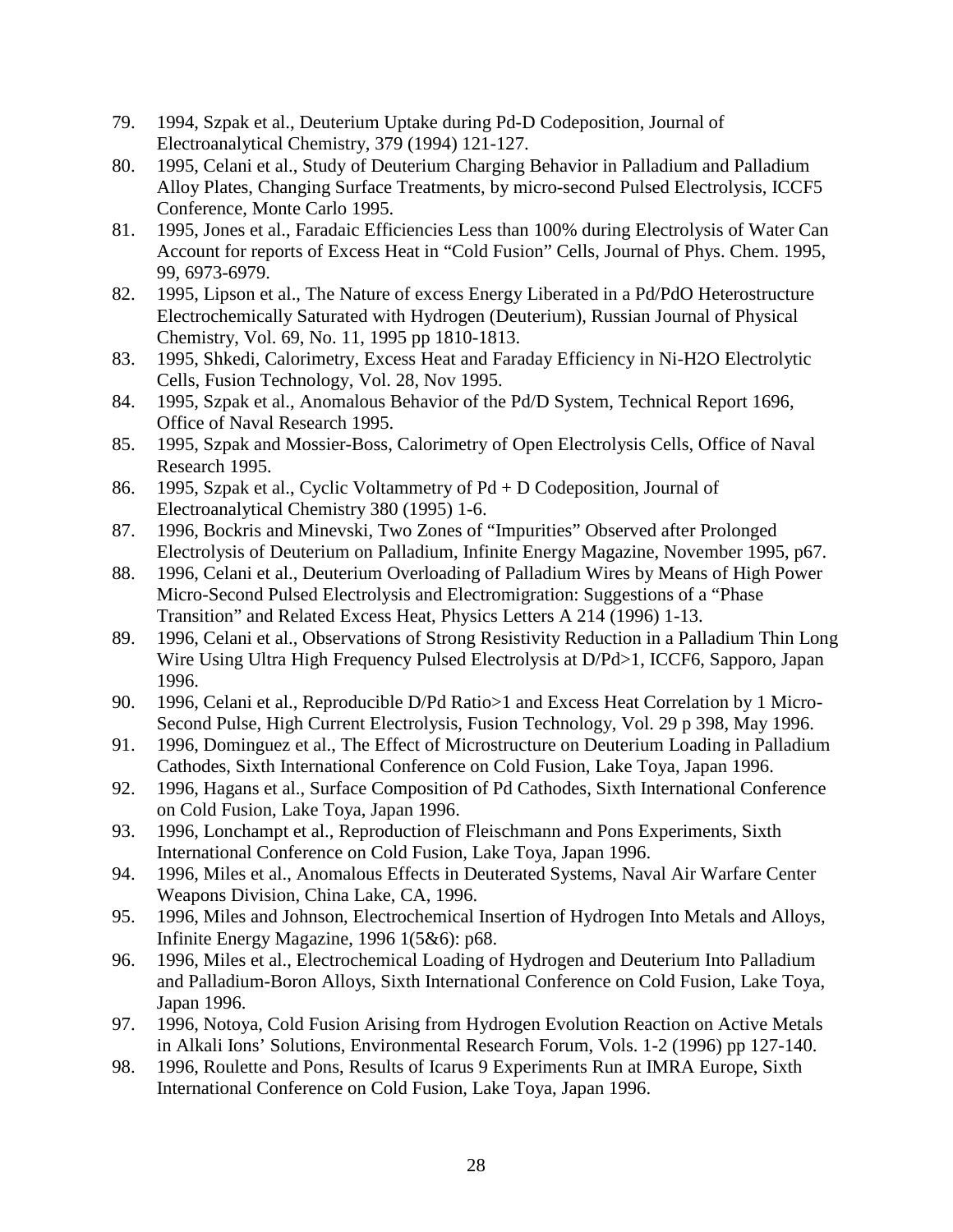- 99. 1996, Storms, A Study of those Properties of Palladium That Influence Excess Energy Production by the "Pons-Fleischmann" Effect, Infinite Energy, 2 #8, 50 (1996).
- 100. 1996, Storms, How to Produce the Pons-Fleischmann Effect, Journal of Fusion Technology, 29 (1996) p261.
- 101. 1996, Storms, Some Thoughts on the Nature of the Nuclear-Active Regions in Palladium, Sixth International Conference on Cold Fusion, Lake Toya, Japan 1996.
- 102. 1996, Tanzella et al., Parameters Affecting the Loading of Hydrogen Isotopes Into Palladium Cathodes, Sixth International Conference on Cold Fusion, Lake Toya, Japan 1996.
- 103. 1997, Dash et al., Excess Heat and Unexpected Elements from Aqueous Electrolysis with Titanium and Palladium Cathodes, Proceedings of the 32nd Intersociety Energy Conversion Engineering Conference, vol. 2, pp 1350-1355 (1997).
- 104. 1997, Little and Puthoff, Calorimetric Study of Pd/Ni Beads from the CETI RIFEX Kit, EarthTech International lab report, 1997.
- 105. 1997, Swartz, Consistency of the Biphasic Nature of excess Enthalpy in Solid-State Anomalous Phenomena with the Quasi-One-Dimensional Model of Isotope Loading into a Material, Fusion Technology, Vol. 31, Jan. 1997.
- 106. 1997, Swartz, Codeposition of Palladium and Deuterium, Fusion Technology, Vol. 32, Aug. 1997.
- 107. 1998, Arata and Zhang, Anomalous Difference between Reaction Energies Generated within  $D_2O$  Cell and  $H_2O$  Cell, Japanese Journal of Applied Physics, Vol. 37 (1998), L1274-L1276. Part 2 No 11a Nov. 1998.
- 108. 1998, Bush and Lagowski, Methods of Generating Excess Heat with the Pons and Fleischmann Effect: Rigorous and Cost Effective Calorimetry, Nuclear Products Analysis of the Cathode and Helium Analysis, Seventh International Conference on Cold Fusion, Vancouver, Canada 1998.
- 109. 1998, Gozzi et al., X-Ray, Heat Excess and <sup>4</sup>He in the D/Pd System, Journal of Electroanalytical Chemistry 452 (1998).
- 110. 1998, Little et al., the Incandescent W Experiment, EarthTech International Lab Report, August 1998.
- 111. 1998, Lonchampt et al., Excess Heat Measurement with Patterson Type Cells, Seventh International Conference, Vancouver, Canada 1998.
- 112. 1998, Lonchampt et al., Excess Heat Measurement with Pons and Fleischmann Type Cells, Seventh International Conference on Cold Fusion, Vancouver, Canada 1998.
- 113. 1998, McKubre and Tanzella, Materials Issues of Loading Deuterium Into Palladium and the Association with Excess Heat Production, Seventh International Conference on Cold Fusion, Vancouver, Canada 1998.
- 114. 1998 Mengoli et al., Anomalous Heat Effects Correlated with Electrochemical Hydriding of Nickel, Il Nuovo Cimento, Vol. 20 D, N. 3 March 1998.
- 115. 1998, Mengoli et al., Calorimetry Close to the Boiling Temperature of the  $D_2O/Pd$ Electrolytic System, Journal of Electroanalytical Chemistry 444 (1998) pp 155-167.
- 116. 1998, Ota, Effect of Boron for the Heat Production during the Heavy Water Electrolysis using Palladium Cathode, International Journal of the Society of Materials Engineering for resources Vol. 6 No 1 26-34 (1998).
- 117. 1998, Oya et al., The Role of Alkaline Ions in Dynamic Movement of Hydrogen Isotopes in Pd, Seventh International Conference on Cold Fusion, Vancouver, Canada 1998.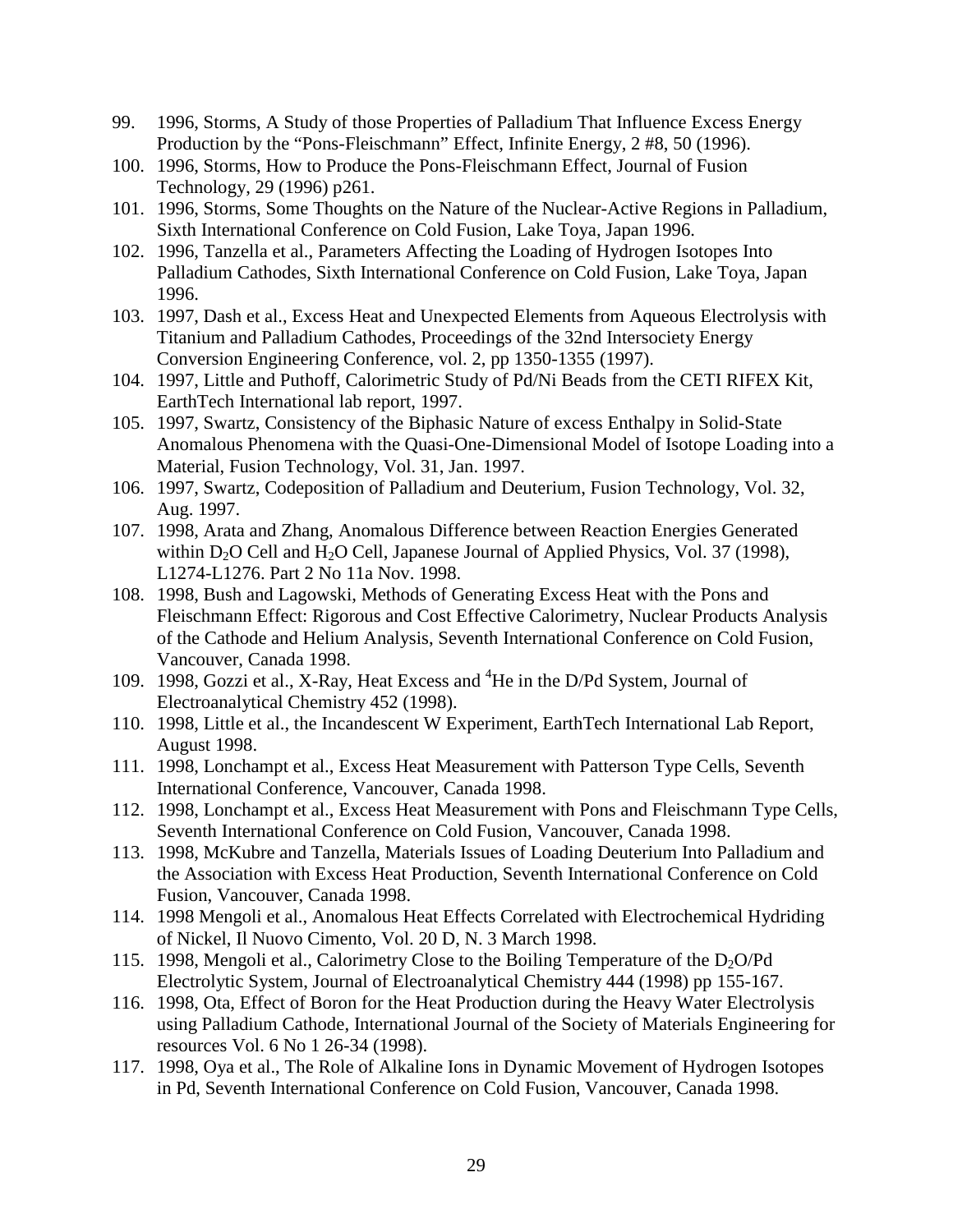- 118. 1998, Storms, Formation of -PdD Containing High Deuterium Concentration Using Electrolysis of Heavy Water, Journal of Alloys and Compounds, 268 (1998)89.
- 119. 1998, Storms, Relationship between Open-Circuit-Voltage and Heat Production in a Pons-Fleischmann Cell, Seventh International Conference on Cold Fusion, Vancouver, Canada 1998.
- 120. 1998, Takahashi, A. et al., Experimental Study on Correlation between Excess Heat and Nuclear Products by  $D_2O/Pd$  Electrolysis, Int. J. of the Soc. Of Mat. Eng. For Resources, Vol. 6, No. 1 4-13 (1998)
- 121. 1999, Storms, Anomalous Heat Generated by Electrolysis Using a Palladium Cathode and Heavy Water, APS Meeting, Atlanta, Georgia 1999.
- 122. 2000, Bernardini et al., Anomalous Effects Induced by  $D_2O$  Electrolysis of Titanium, Eighth International Conference on Cold Fusion, Lerici, Italy 2000.
- 123. 2000, Celani et al., High Hydrogen Loading into Thin Palladium Wires Through Precipitate of Alkaline-Earth Carbonate on the Surface of Cathode: Evidence of New Phases in the Pd-H System and Unexpected Problems Due to Bacteria Contamination in the Heavy Water, Eighth International Conference on Cold Fusion, Lerici, Italy 2000.
- 124. 2000, McKubre et al., The Emergence of a Coherent Explanation for Anomalies Observed in D/Pd and H/Pd Systems; Evidence for  ${}^{4}$ He and  ${}^{3}$ He Production, Eighth International Conference on Cold Fusion, Lerici, Italy 2000.
- 125. 2000, Miles, Calorimetric Studies of Pd/D2O+LiOD Electrolysis Cells, Journal of Electroanalytical Chemistry, 2000, 482, p. 56.
- 126. 2000. Miles, Report on the Calorimetric Studies at the NHE Laboratory in Sapporo, Japan, Infinite Energy, 2000, 5(30), p, 22.
- 127. 2000, Mizuno, Confirmation of Heat Generation and Anomalous Element Caused by Plasma Electrolysis in the Liquid, Conference Proceedings Vol. 70, ICCF8, Societa Italiana Di Fisica, Bologna, Italy, 2000, p75.
- 128. 2000, Mizuno, Production of Heat during Plasma Electrolysis in Liquid, Japanese Journal of Applied Physics, Vol., 39 (2000) pp 6055-6061.
- 129. 2000, Storms, Excess Power Production from Platinum Cathodes Using the Pons-Fleischmann Effect, LENR-CANR.org, 2000.
- 130. 2000, Zhang, Measurement of Excess Heat in the Open Pd/D2O Electrolytic System by the Calvet Calorimetry, Conference Proceedings, Vol. 70, ICCF8, F. Scaramuzzi (Ed.) SIF, Bologna, Italy 2000.
- 131. 2001, Miles et al., Calorimetric Analysis of a Heavy Water Electrolysis Experiment using a Pd-B Alloy Cathode, Electrochemical Society Proceedings Volume 2001-23.
- 132. 2001, Storms, Ways to Initiate a Nuclear Reaction in Solid Environments, APS Meeting, March 15, 2001, Seattle WA.
- 133. 2002, Castano et al., Calorimetric Measurements During Pd-Ni Thin Film-Cathodes Electrolysis in Li2So4/H2O Solution, Ninth International Conference on Cold Fusion, Beijing, China 2002.
- 134. 2002, Celani et al., Electrochemical D Loading of Palladium Wires by Heavy Ethyl-Alcohol and Water Electrolyte, Related to Ralstonia Bacteria Problematics, Ninth International Conference on Cold Fusion, Beijing, China 2002.
- 135. 2002, Chicea, On Current Density and Excess Power Density in Electrolysis Experiments, Ninth International Conference on Cold Fusion, Beijing, China 2002.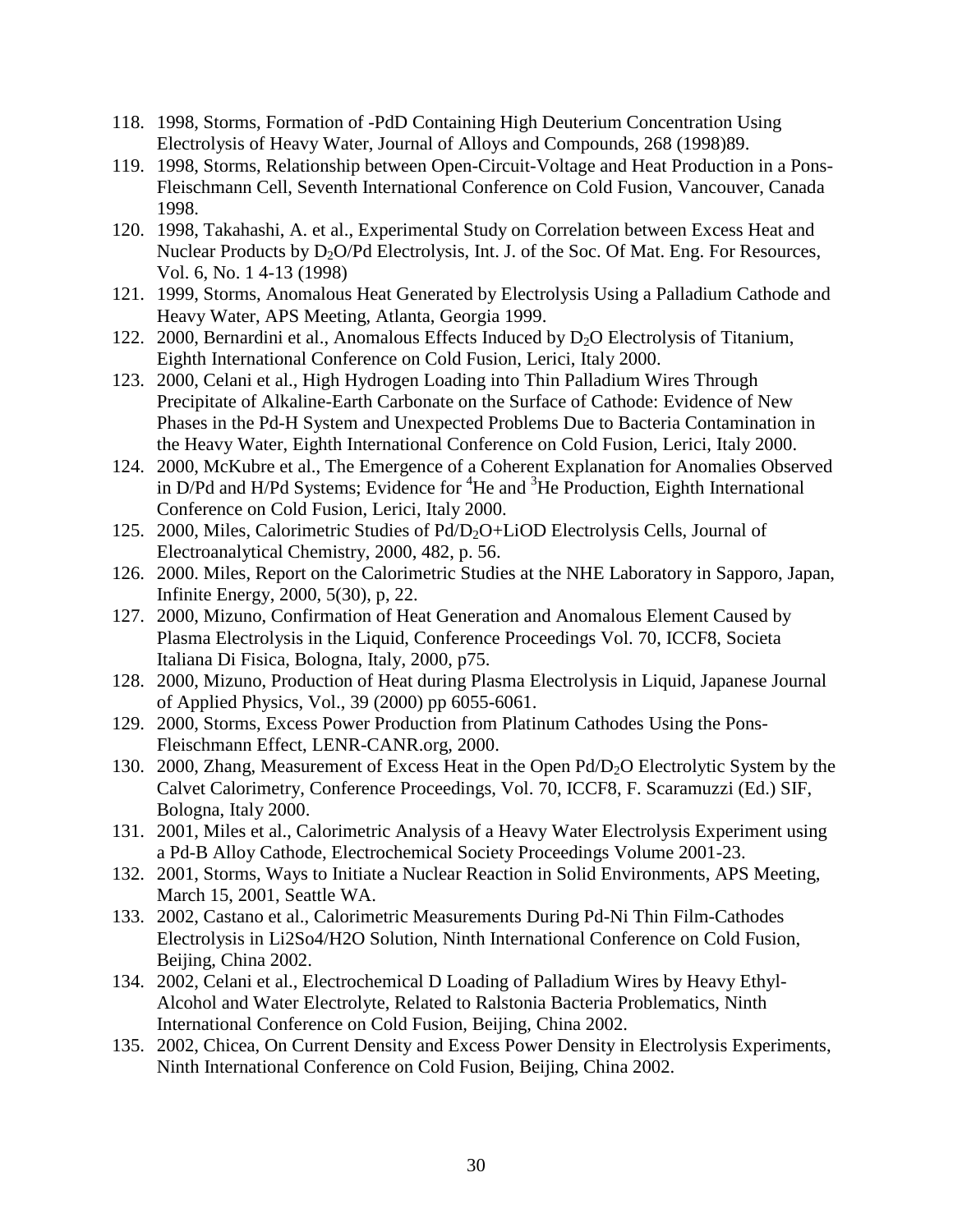- 136. 2002, Del Giudice et al., Production of Excess Enthalpy in the Electrolysis of  $D_2O$  on Pd Cathodes, Ninth International Conference on Cold Fusion, Beijing, China 2002.
- 137. 2002, Fujii et al., Heat Measurement During Light Water Electrolysis Using Pd/Ni Rod Cathodes, Ninth International Conference on Cold Fusion, Beijing, China 2002.
- 138. 2002, Isobe et al., Search for Multibody Nuclear Reactions in Metal Deuteride Induced with Ion Beam and Electrolysis Methods, Japanese Journal of Applied Physics, Vol. 41(2002) 00. 1546-1556, part 1, No. 3A March 2002.
- 139. 2002, Kirkinskii et al., Experimental Evidence of Excess Heat Output During Deuterium Sorption-Desorption in Palladium Deuteride, Ninth International Conference on Cold Fusion, Beijing, China 2002.
- 140. 2002, Luo et al., In-Situ Characterization of Sputtered Pd Thin Films Undergoing Electrolysis, Ninth International Conference on Cold Fusion, Beijing, China 2002.
- 141. 2002, Miles et al., The Elevation of Boiling Points in  $H_2O$  and  $D_2O$  Electrolytes, Ninth International Conference on Cold Fusion, Beijing, China 2002.
- 142. 2002, Miles et al., Thermal Behavior of Polarized Pd/D Electrodes Prepared by Co-Deposition, Ninth International Conference on Cold Fusion, Beijing, China 2002.
- 143. 2002, Spallone et al., Experimental Studies to Achieve H/Pd Loading ratio Close to 1 in Thin Wires, Using Different Electrolytic Solutions, Ninth International Conference on Cold Fusion, Beijing, China 2002.
- 144. 2002, Warner et al., Electrolysis of  $D_2O$  with Titanium Cathodes: Enhancement of Excess Heat and Further Evidence of Possible Transmutation, LENR-CANR.org.
- 145. 2002, Zhang et al., Primary Calorimetric Results on Closed Pd/D<sub>2</sub>O Electrolysis Systems by Calvet Calorimetry, Ninth International Conference on Cold Fusion, Beijing, China 2002.
- 146. 2003, Celani et al, Thermal and Isotopic Anomalies When Pd Cathodes are Electrolyzed in Electrolytes Containing Th-Hg Salts Dissolved at Micro molar Concentrations in C2H5OD/D2O Mixtures, Tenth International Conference on Cold Fusion, Cambridge, MA 2003.
- 147. 2003, Cravens & Letts, Practical Techniques in CF Research Triggering Methods, Tenth International Conference on Cold Fusion, Cambridge, MA 2003.
- 148. 2003, Dardik et al., Intensification of Low Energy Nuclear reactions Using Superwave Excitation, Tenth International Conference on Cold fusion, Cambridge, MA 2003.
- 149. 2003, Letts and Cravens, Laser Stimulation of Deuterated Palladium: Past and Present, Tenth International Conference on Cold fusion, Cambridge, MA 2003.
- 150. 2003, Miles, Fluidized Bed Experiments Using Platinum and Palladium Particles in Heavy Water, Tenth International Conference on Cold Fusion, Cambridge, MA 2003.
- 151. 2003, Storms, Use of a Very Sensitive Seebeck Calorimeter to Study the Pons-Fleischmann and Letts Effects, Tenth International Conference on Cold Fusion, Cambridge, MA 2003.
- 152. 2003, SUN Yue et al., The Crystal Change and "Excess Heat" Produced by Long time Electrolysis of Heavy Water with Titanium Cathode, Chinese Journal of Atomic and Molecular Physics, Vol. 20, No. 1, Jan., 2003.
- 153. 2003, Szpak et al., Polarized D+/Pd-D<sub>2</sub>O System: Hot Spots and Mini-Explosions, Tenth International Conference on Cold Fusion, Cambridge, MA, 2003.